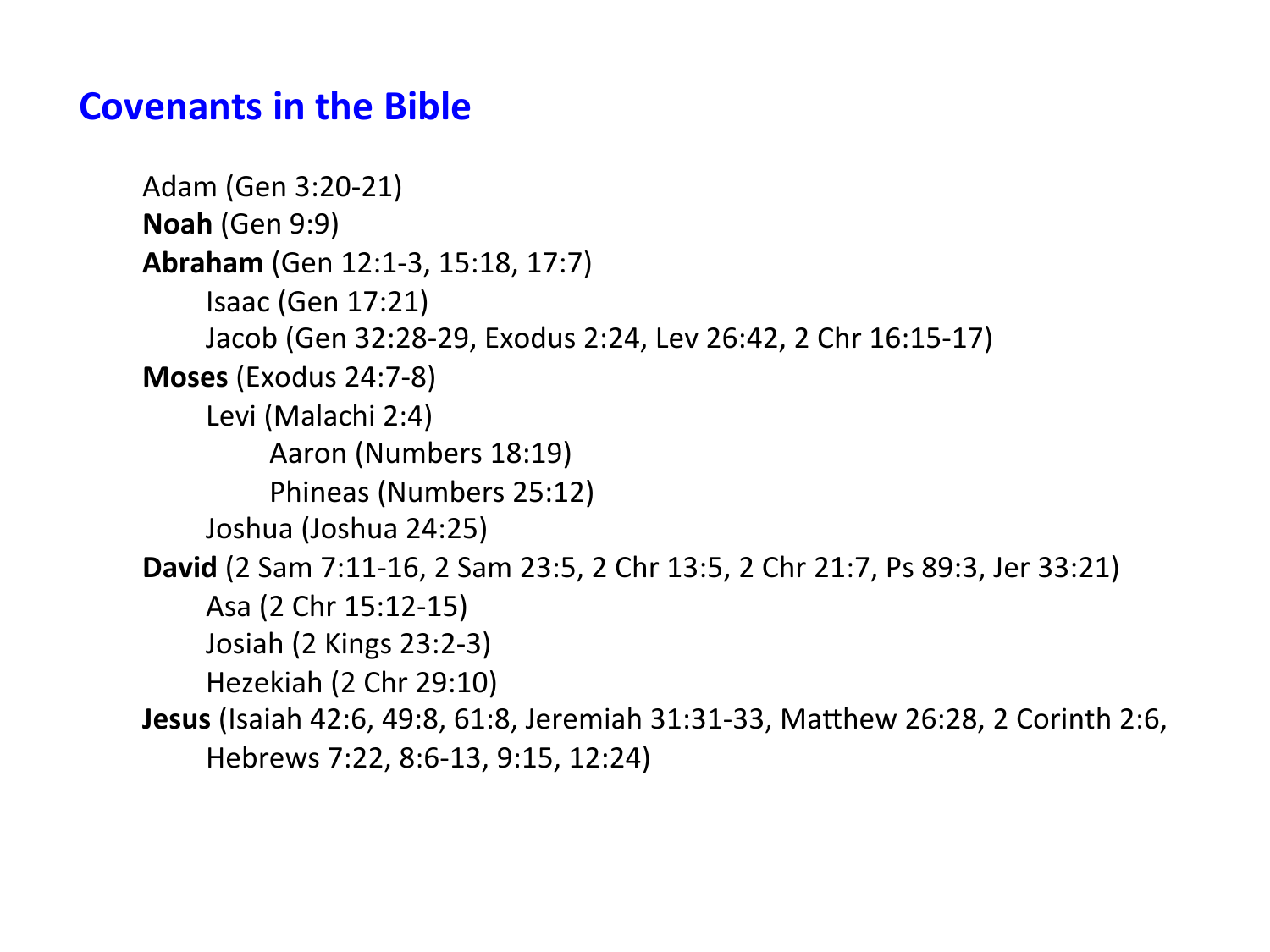Approaches to the different covenants:

1. **Dispensationalism**: no connection between the covenants, God saves people in different ways in different "dispensations". (In some versions of dispensationalism, God saves people by *works* in some dispensations. In some versions of dispensationalism, there are more than one dispensation even in the New Testament.)

2. "Ping pong" covenantal view: some are covenants of law, some are covenants of grace 

**3. Covenantalism:** all the covenants are part of one continuous "covenant of grace." All people who are saved are saved by grace.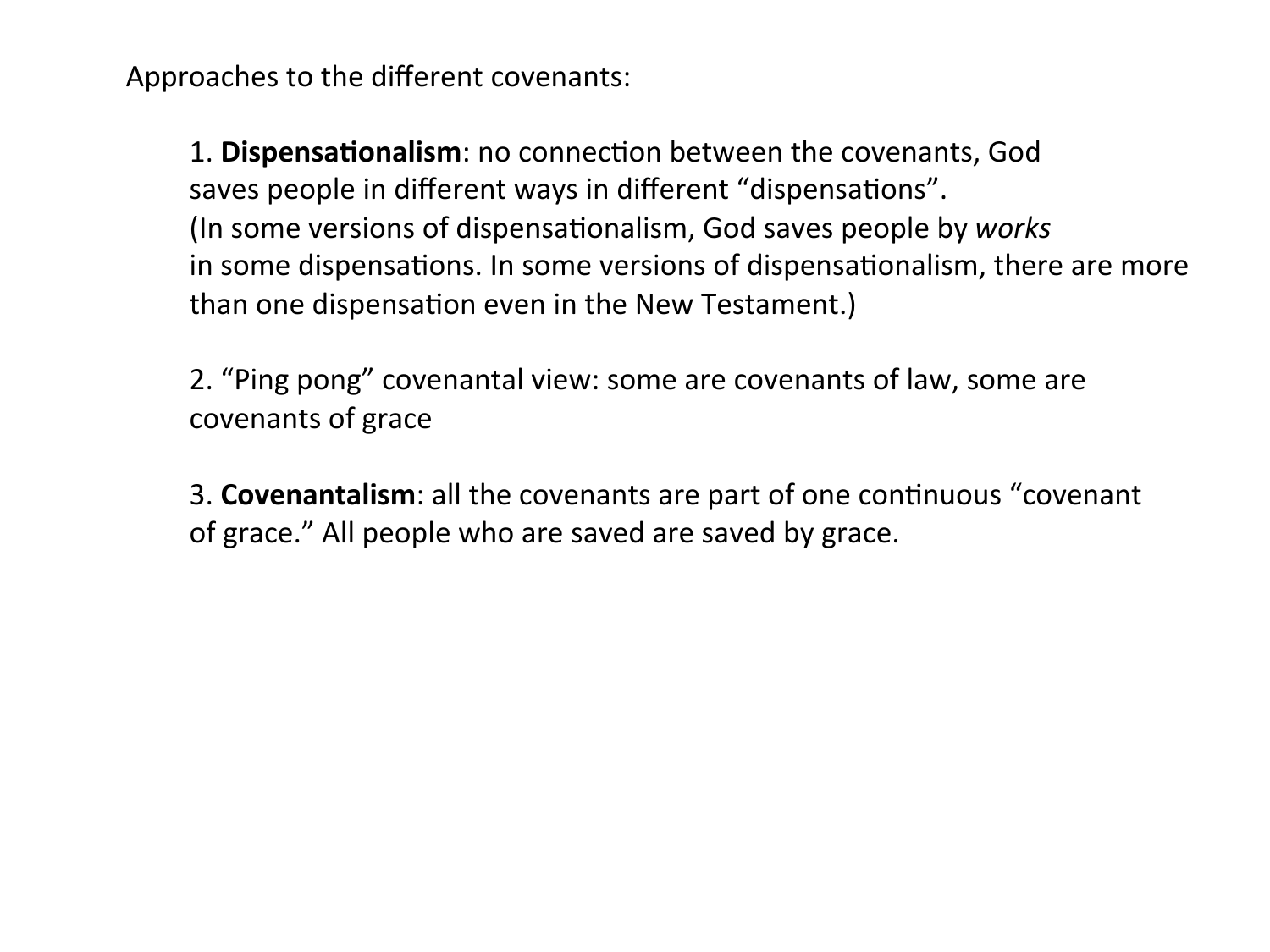Covenantalism: one continuous "covenant of grace." Later covenants build on or "fulfill" earlier ones.

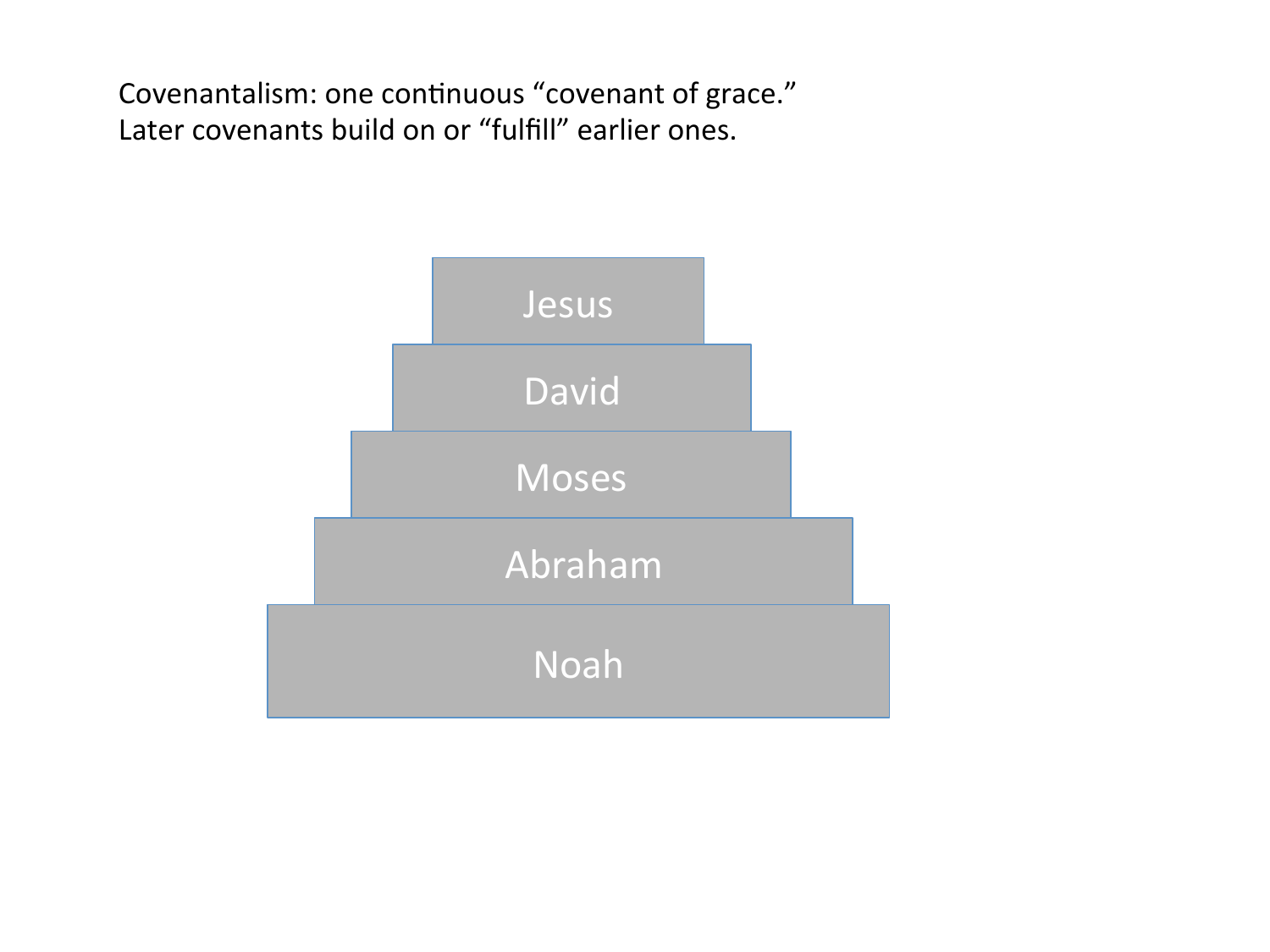### **Narrowing and focusing in the covenants**

т

| <b>Noah</b>  | many sacrifices, many places, many people                      |
|--------------|----------------------------------------------------------------|
| Abraham      | many sacrifices, many places, one people                       |
| <b>Moses</b> | many sacrifices, one tabernacle in many places, one priesthood |
| David        | many sacrifices, one temple in one city, one priesthood        |
| Jesus        | one sacrifice, in one city, one priest                         |

change of sacrificial law at change of covenant:

- non-Jewish priests allowed under Noah (e.g. Melchizedek)
- altars on "high places" acceptable under Abraham
- moving tabernacle to different cities acceptable under Moses
- only temple in Jerusalem acceptable under David (Deut 12:10-11,16:5-6)
- only one sacrifice of Christ acceptable in New Covenant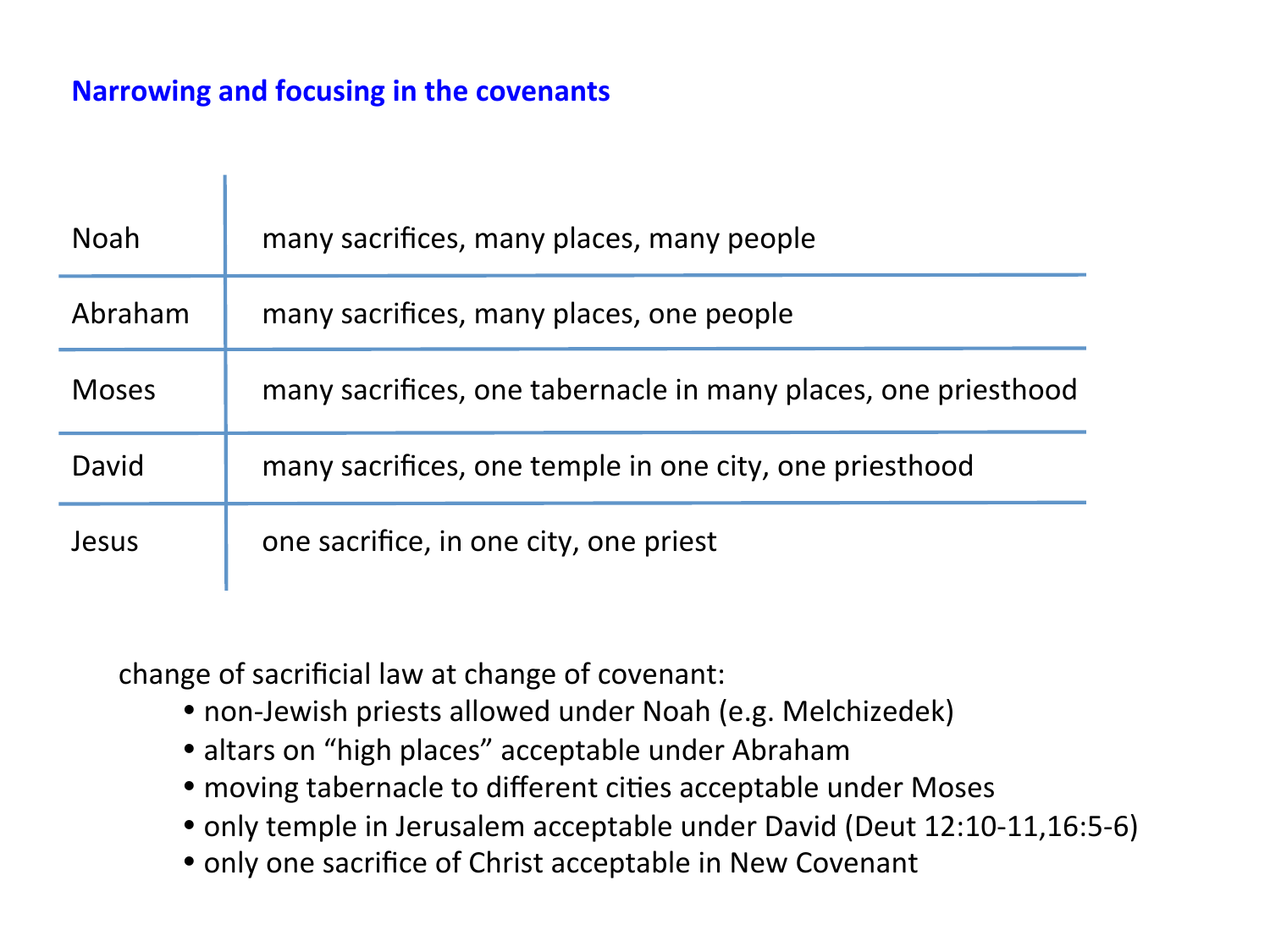# **"Nesting" of the covenant documents**

"preamble" = history leading to the covenant " $promise" = unilateral promises$ 

"law" = rules of the relationship

"case law" = how it plays out in specific cases

general form of covenant document 

Genesis 1-11 as Preamble of Genesis

**Genesis** (Covenant of Abraham) as Preamble of Torah

**Torah** (Five Books of Covenant of Moses) as preamble of Old Covenant 

**Old Covenant** as preamble of New Covenant  $("Testament" = Coverant)$ 

**New Covenant**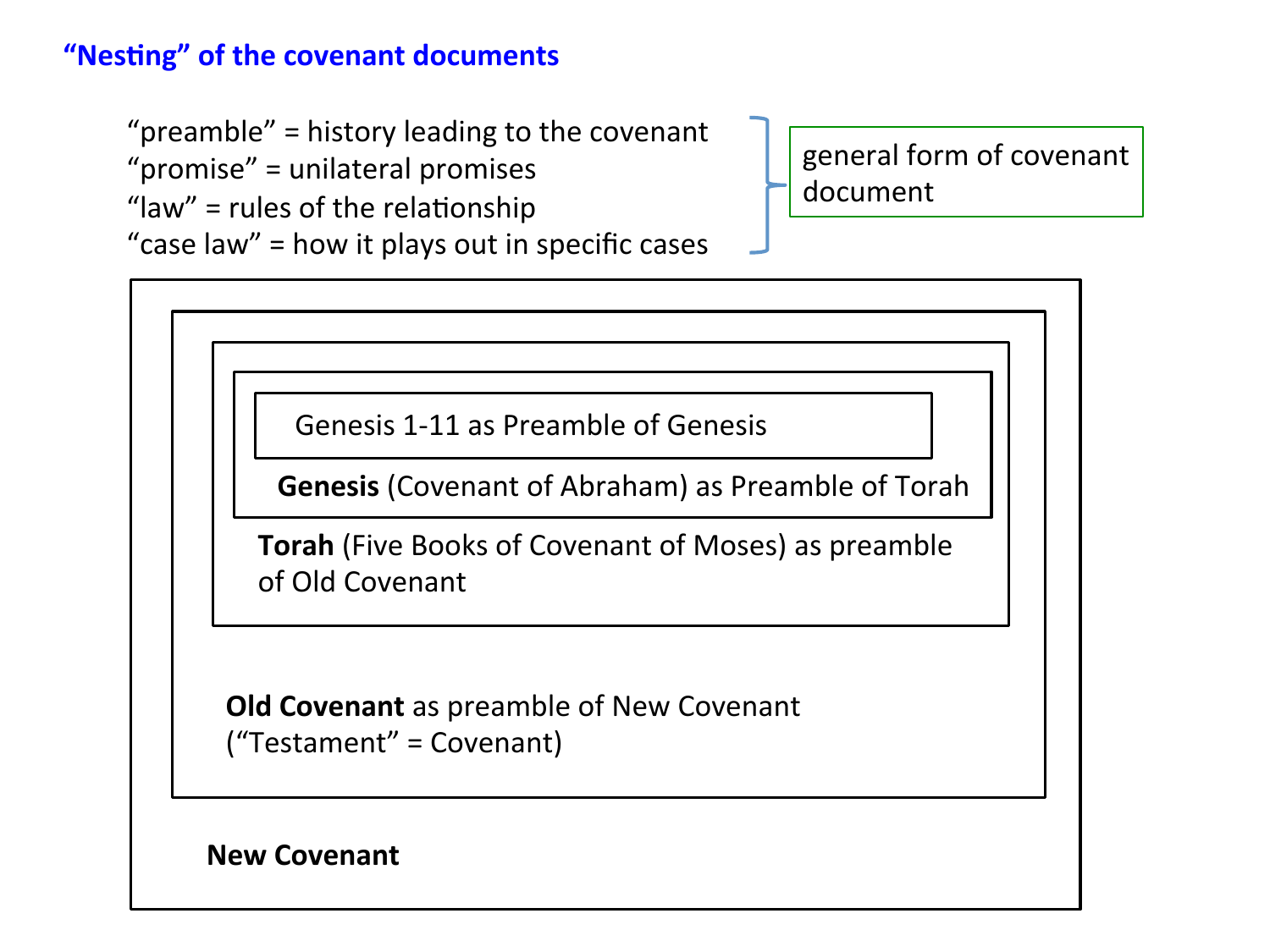- 1. Was covenant of Moses a gracious covenant?
	- Premise is that Israelites cannot save themselves, God reaches to save them in the Exodus when they cry out in faith
	- God says it is not because of their righteousness; he knows they are "stiff necked" (Deut 9:4-6)
	- Sin is assumed to occur: sacrificial system gives way to be reconciled both as nation and individuals
	- God says they will forsake him and be punished, but he will always preserve a "remnant" (Deut 30:1-6)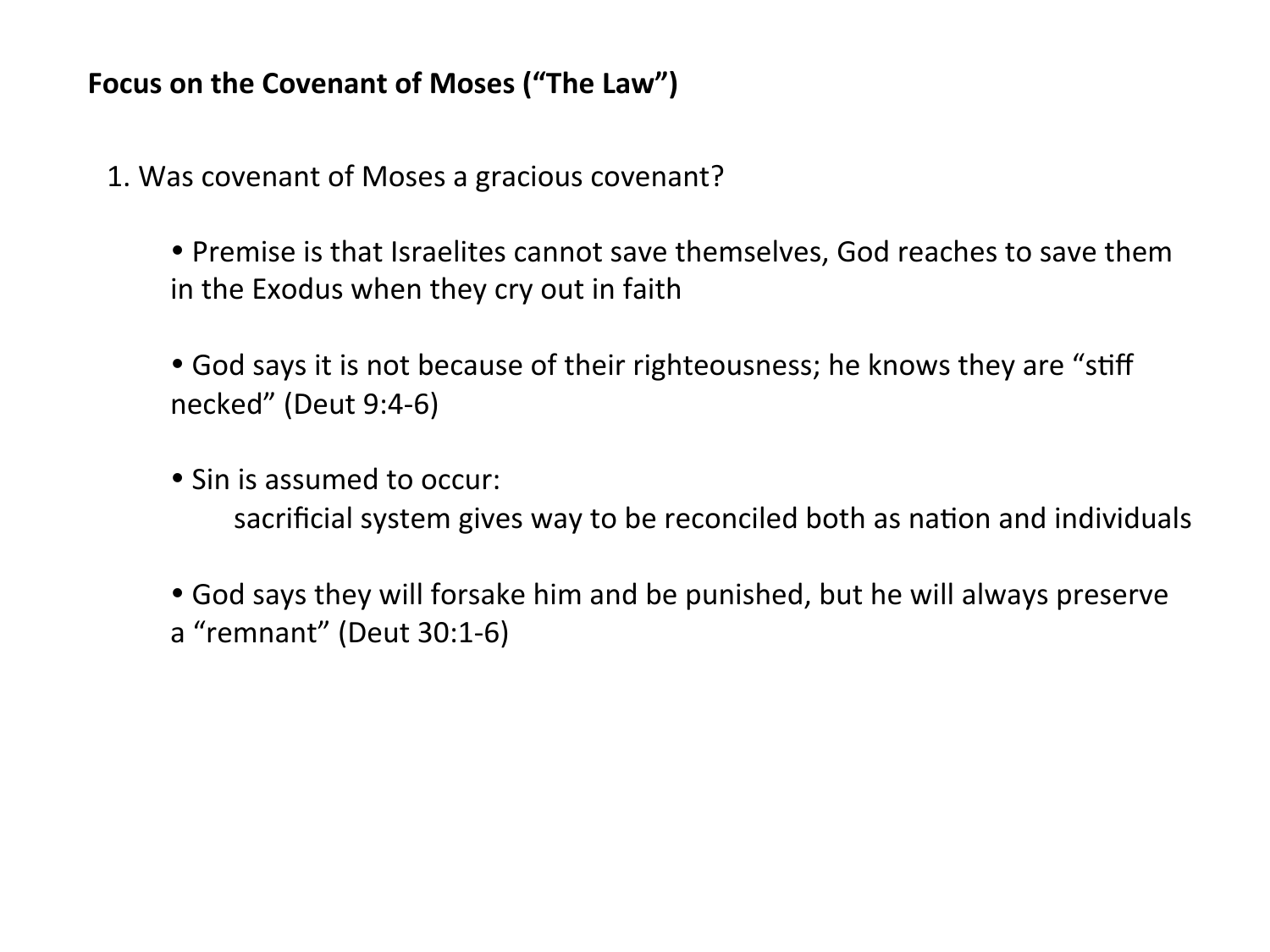2. Was covenant of Moses about externals, and community membership, only?

• Strong emphasis on *heart* in whole OT. Membership in the community did not guarantee favor with God. (Deut 6:5, Deut 29:18-21) 

• Covenant of Abraham was still assumed, not overturned. Paul says covenant of Abraham was of grace, through faith (Romans 4)

"Beware lest there be among you a root bearing poisonous and bitter fruit, one who, when he hears the words of this sworn covenant, blesses himself in his heart, saying, 'I shall be safe, though I walk in the stubbornness of my heart.' This will lead to the sweeping away of moist and dry alike. The LORD will not be willing to forgive him, but rather the anger of the LORD and his jealousy will smoke against that man, and the curses written in this book will settle upon him, and the LORD will blot out his name from under heaven." (Deut 29:18-20)

"For no one is a Jew who is merely one outwardly, nor is circumcision outward and physical. But a Jew is one inwardly, and circumcision is a matter of the heart, by the Spirit, not by the letter." (Romans 2:28-29, Cf. Jeremiah 4:4, Colossians 2:11, Phil 3:3, Romans 2:28-29)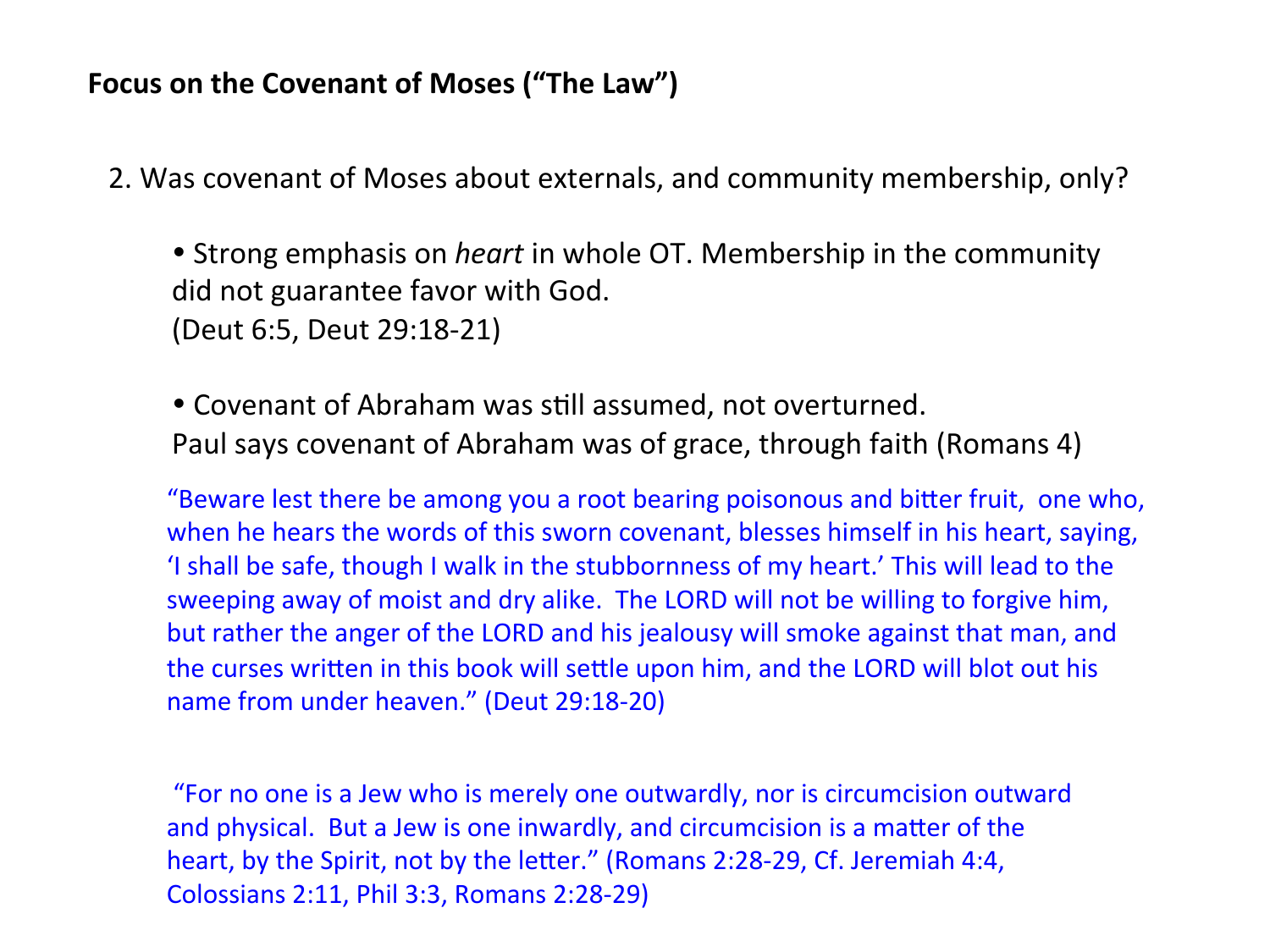3. Were Jews under the Old Covenant meant to live in fear of being kicked out of their covenantal relationship if they failed once?

• OT is full of stories of those who sinned greatly, repented and were forgiven (e.g. David). As in NT, the standard is not one sin, but the hard heart vs. the repentant heart  $(Ps 7:12, Ps 95:8)$ 

• Psalms present poems of living by grace, and are good prayers for Christians (e.g. Ps 25:6-7, 32:1-5, 41:4, Ps 51, Ps 130)

• "Curse" of the law could be removed by repentance. Curse acted as "discipline" for those who did not repent, to drive them to repentence. The same applies even in the NT.

If the nation was unrepentant, the nation could be disciplined, and the nation could collectively repent (as occurred several times).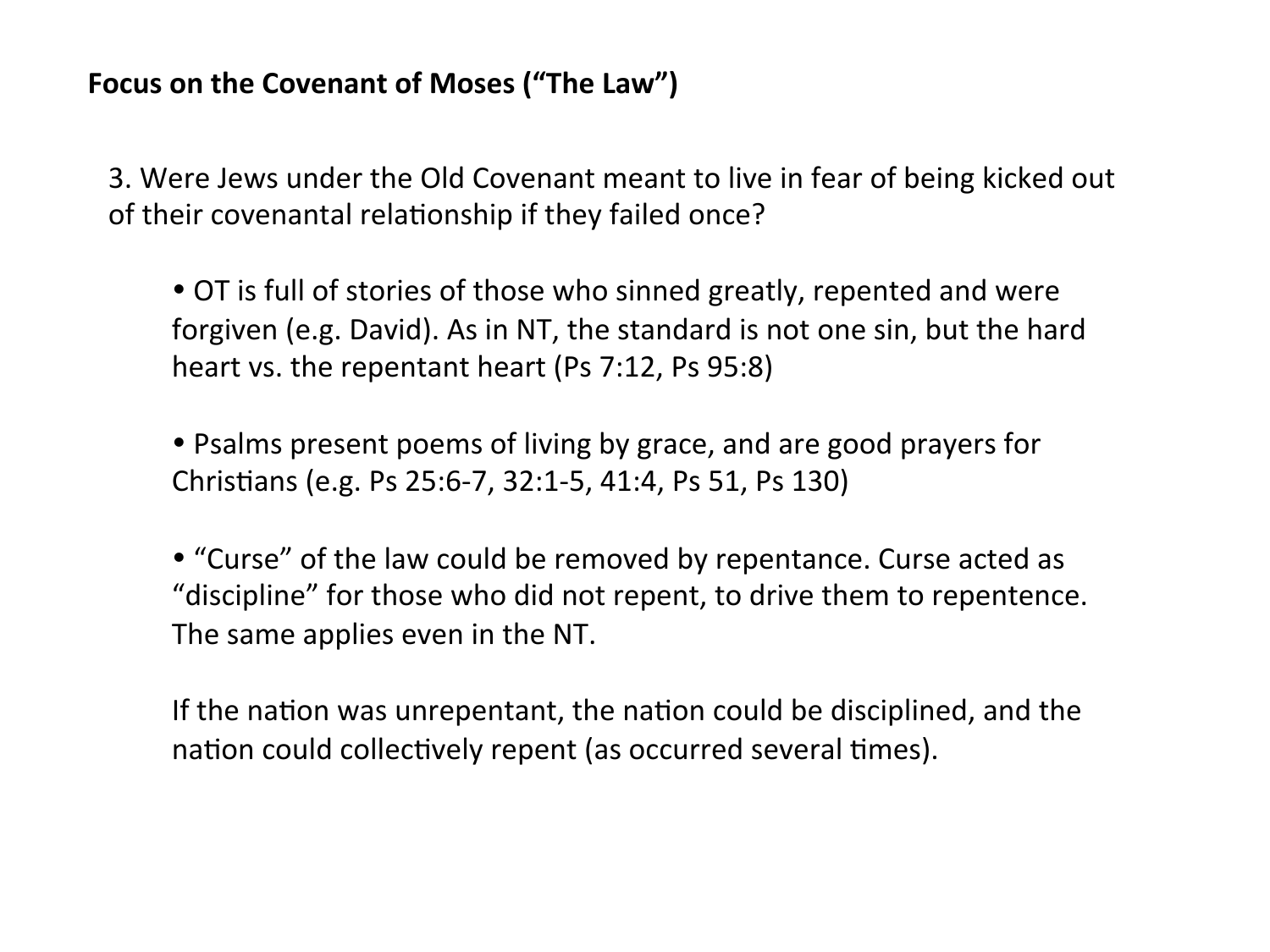"It is for discipline that you have to endure. God is treating you as sons. For what son is there whom his father does not discipline? If you are left without discipline, in which all have participated, then you are illegitimate children and not sons...For if they did not escape when they refused him who warned them on earth, much less will we escape if we reject him who warns from heaven." (Hebrews 12:7-8, 25)

"And you shall remember the whole way that the LORD your God has led you these forty years in the wilderness, that he might humble you, testing you to know what was in your heart, whether you would keep his commandments or not. And he humbled you and let you hunger and fed you with manna, which you did not know, nor did your fathers know, that he might make you know that man does not live by bread alone, but man lives by every word that comes from the mouth of the LORD. ... Know then in your heart that, as a man disciplines his son, the LORD your God disciplines you." (Deuteronomy 8:2-5)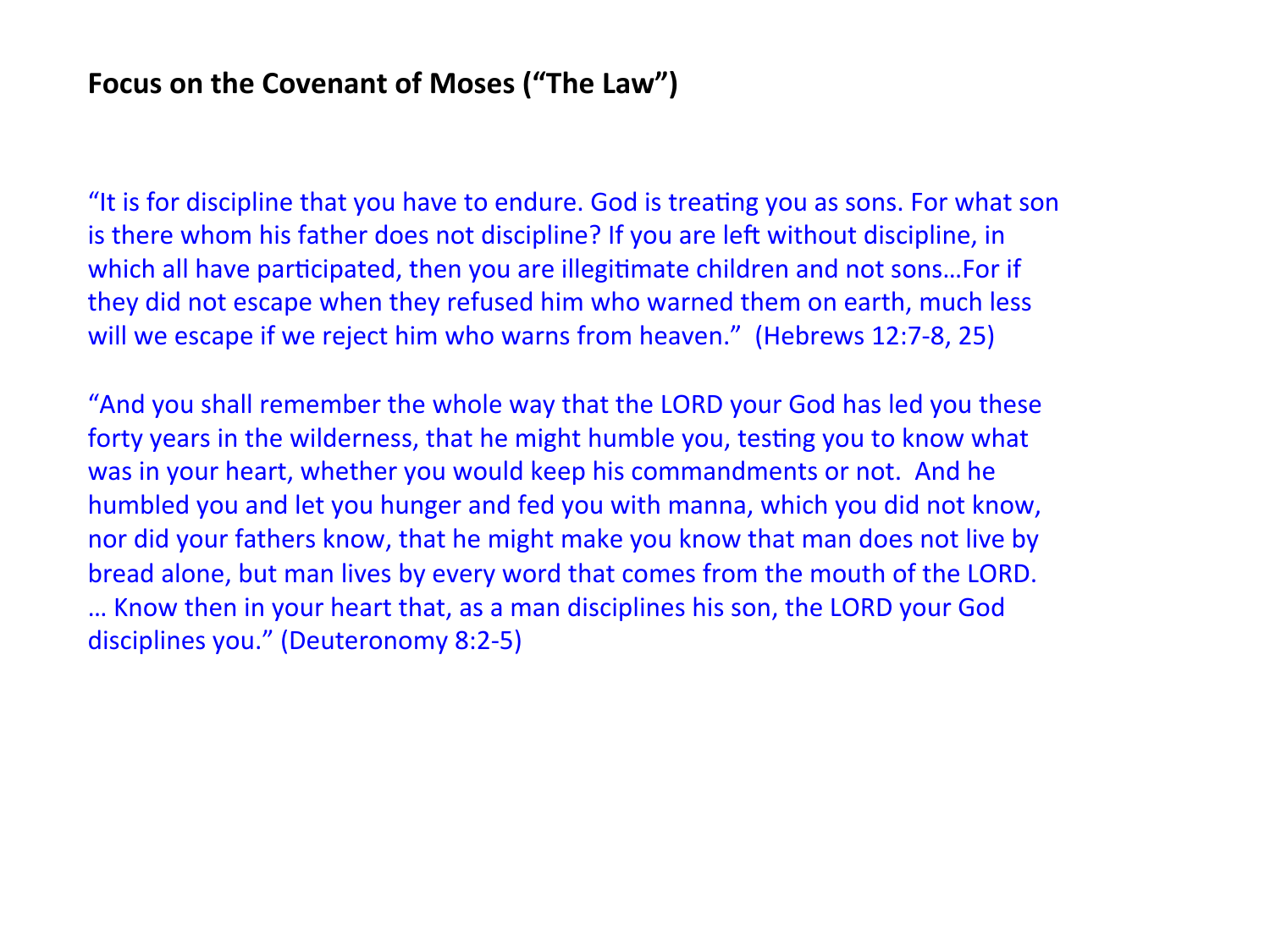"And when all these things come upon you, the blessing and the curse, which I have set before you, and you call them to mind among all the nations where the LORD your God has driven you, and return to the LORD your God, you and your children, and obey his voice in all that I command you today, with all your heart and with all your soul, then the LORD your God will restore your fortunes and have compassion on you, and he will gather you again from all the peoples where the LORD your God has scattered you. .... And the LORD your God will circumcise your heart and the heart of your offspring, so that you will love the LORD your God with all your heart and with all your soul, that you may live." (Deut 30:1-6)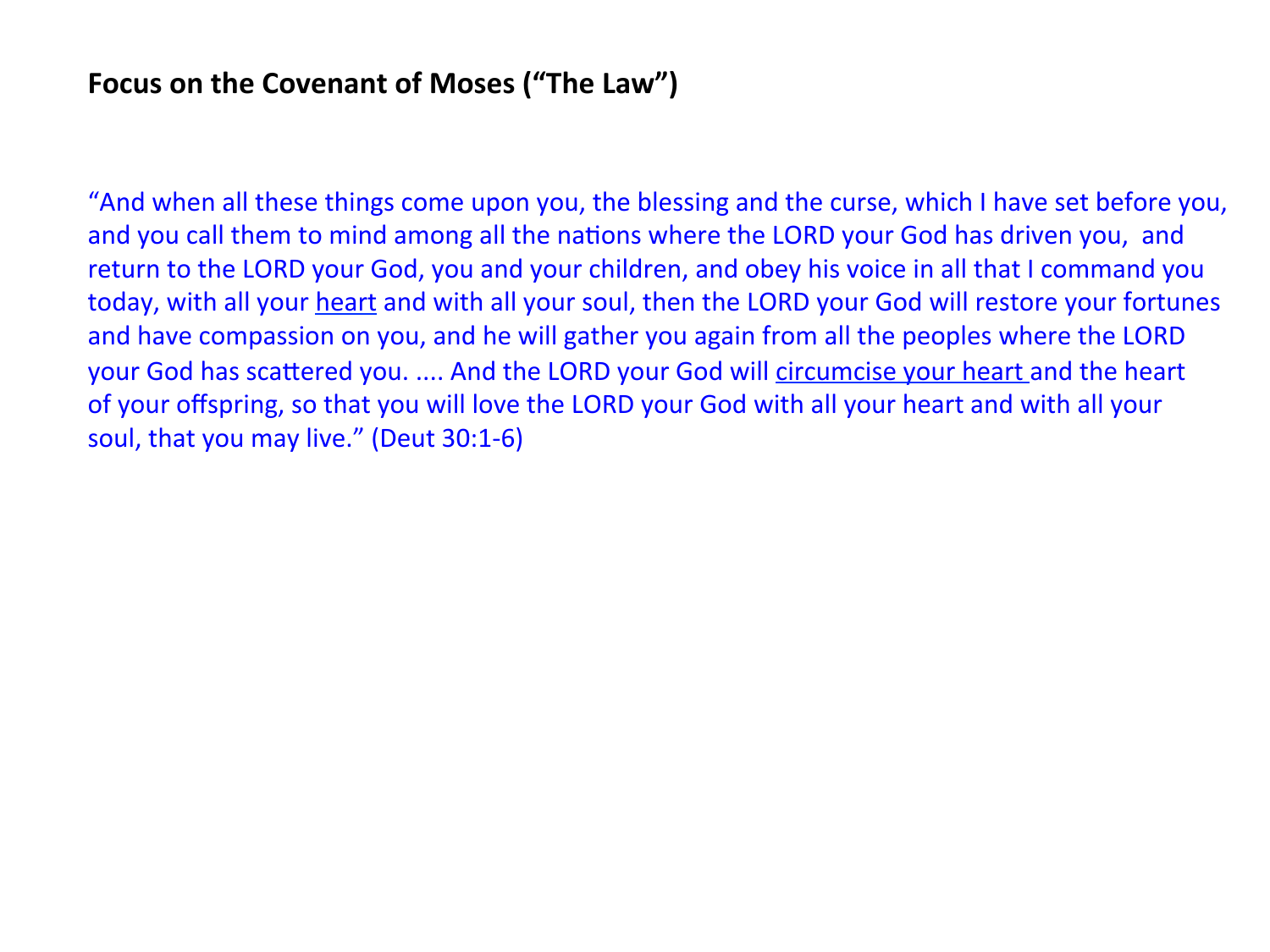4. Were Jews under the Old Covenant meant to be an isolated "chosen people"?

missions emphasis through OT:

- Abraham to bless all nations (Gen 12:1-3, 22:18, 26:4)
- many stories of foreigners brought into Israel (e.g. Ruth, Rahab, Uraiah)
- many laws of Moses deal with foreigners joining ceremonies
- Solomon: Temple as witness to nations
- Psalms: tell all the nations (e.g. Ps 46:10, 57:9, 96:3, 96:10, 98:2, 117:1)
- Prophets: pictures of Gentiles coming in to kingdom
- Many examples in NT of Gentiles who were either converts to Judaism or close to it

All the covenants set up a "covenant community", including NT.

None of the covenants, including NT, are only individual (e.g., with Abraham and David, descendents are in view) even though God cares enormously about individual hearts.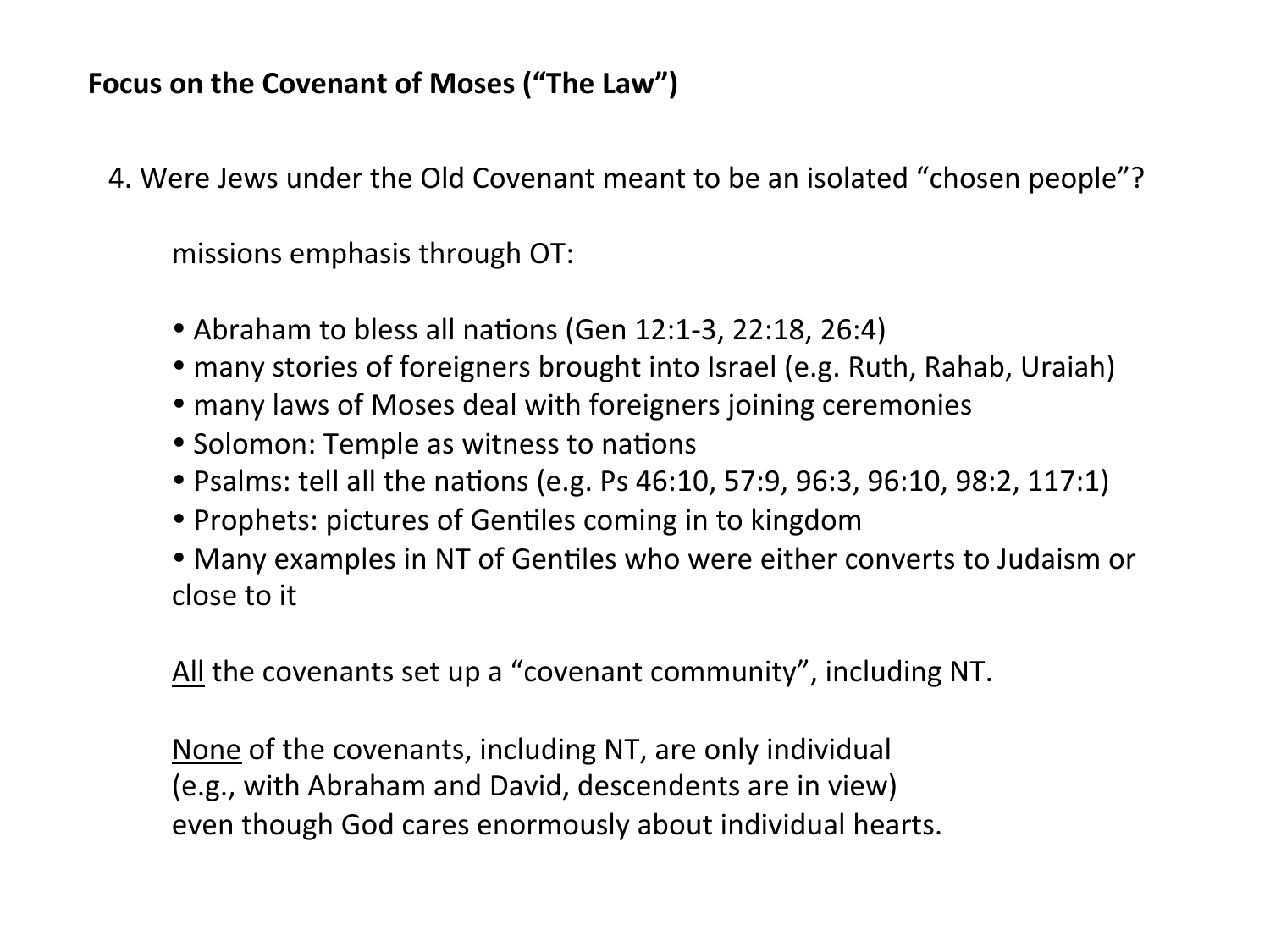5. What then was the "Weakness of the Law"?

A) Repeated sacrifice system "was not able to clear the conscience." This system pointed to Christ: showed the need for blood sacrifice, and the seriousness of sin and holiness of God, and need for a mediator (priest). (Hebrews 8:5: a "shadow" of the true sacrifice to come)

B) Laws of covenantal identity such as circumcision, cleanness, diet made a cultural barrier to bringing in those from other nations.

"Holiness code" emphasized separation from God (e.g. "outer court" for Gentiles) due to sin; this separation is bridged by Christ.

C) Earthly kingship of David and his sons were also shadow-types of the kingship of Christ.

A localized kingdom is limited in space and time.

D) Greater outpouring of the Holy Spirit in NT means people have "law written on their hearts".

OT believers also had the Spirit to some degree, but the form of the law was that of a "schoolmaster" of rigid and external rules.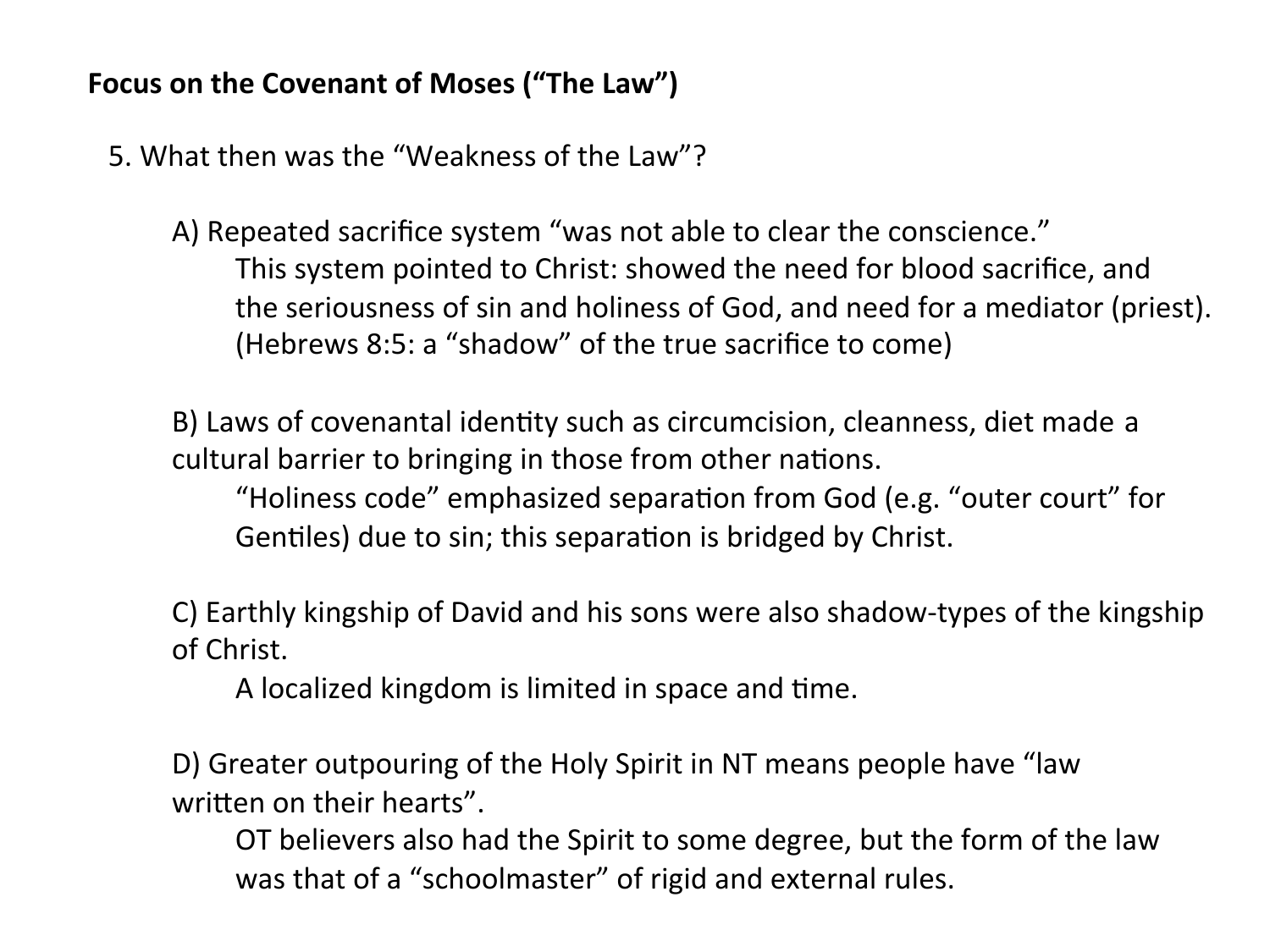### circles of exclusion in Temple worship



Teaches that God is separated from us by his holiness. Jesus broke down the barrier: an important purpose of the Temple is to show us this work of Christ.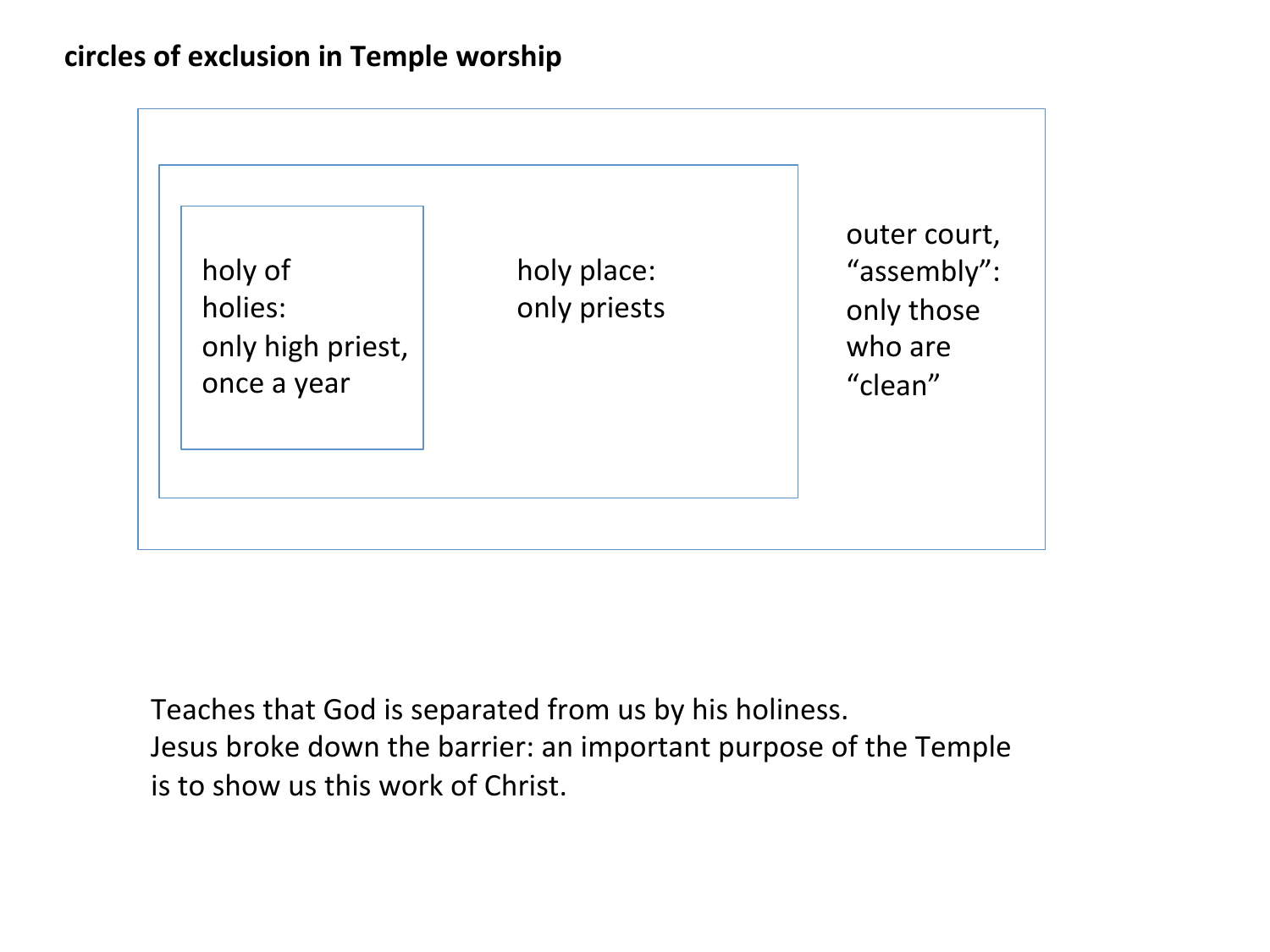6. Why then was Paul so hard against the Law of Moses?

A) To return to the old when the new has come is an offense, to say Christ is insufficient.

B) The motivation for returning to the Law was "works righteousness". Properly understood, the Law of Moses was not about works-righteousness (as Paul argues in many places, and as Jesus also argued against the Pharisees) but a works-righteousness attitude would tend to focus on the externals and traditions of the OT. (Sometimes we see this with people who love older Christian traditions as well.)

C) Recall Jesus said that the Pharisees wrongly interpreted the Law, because they missed the matters of the heart (faith) and focused on external law only. (Matthew 15:8, 18-19; 23:23, John 7:38, 12:40)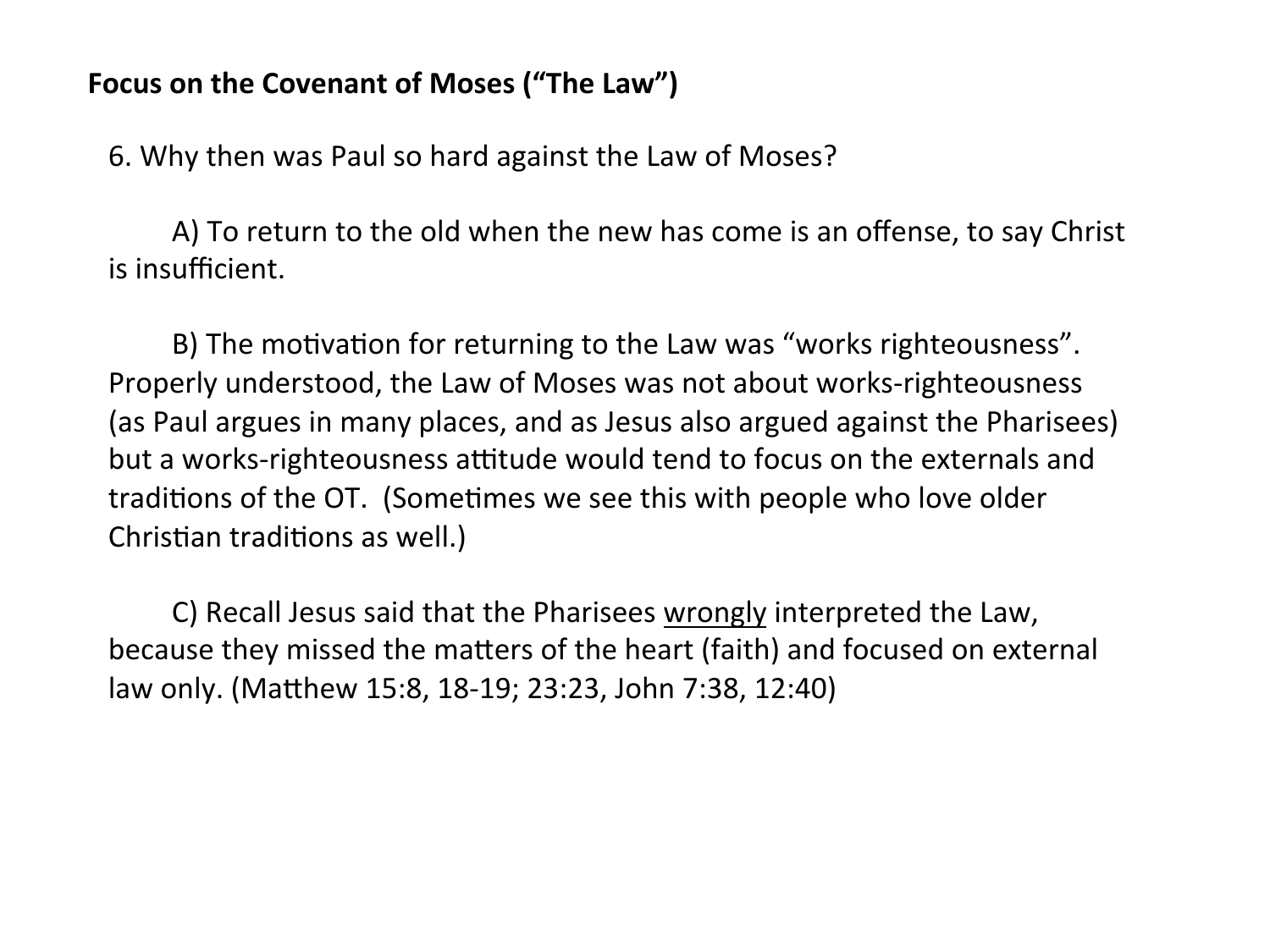7. What role does OT Law have today for Christians?

In one sense, none at all. We are not "under Moses". We have a new covenant. 

But God's universal moral law doesn't change.

Westminster creeds: three types of laws in OT

sacrificial: point to Christ, fulfilled by him. It would be bad to do these now. (at least, as a sacrificial act)

civil: set up kingdom of Israel as a real, physical kingdom. It is not required to do these now, but expedience might make it wise to use them sometimes. "Paradigm" use– how did these laws function at that time and what do they tell us about God?

moral law: universal principles that transcend and precede Moses, but are included in it. Embodied in Ten Commandments.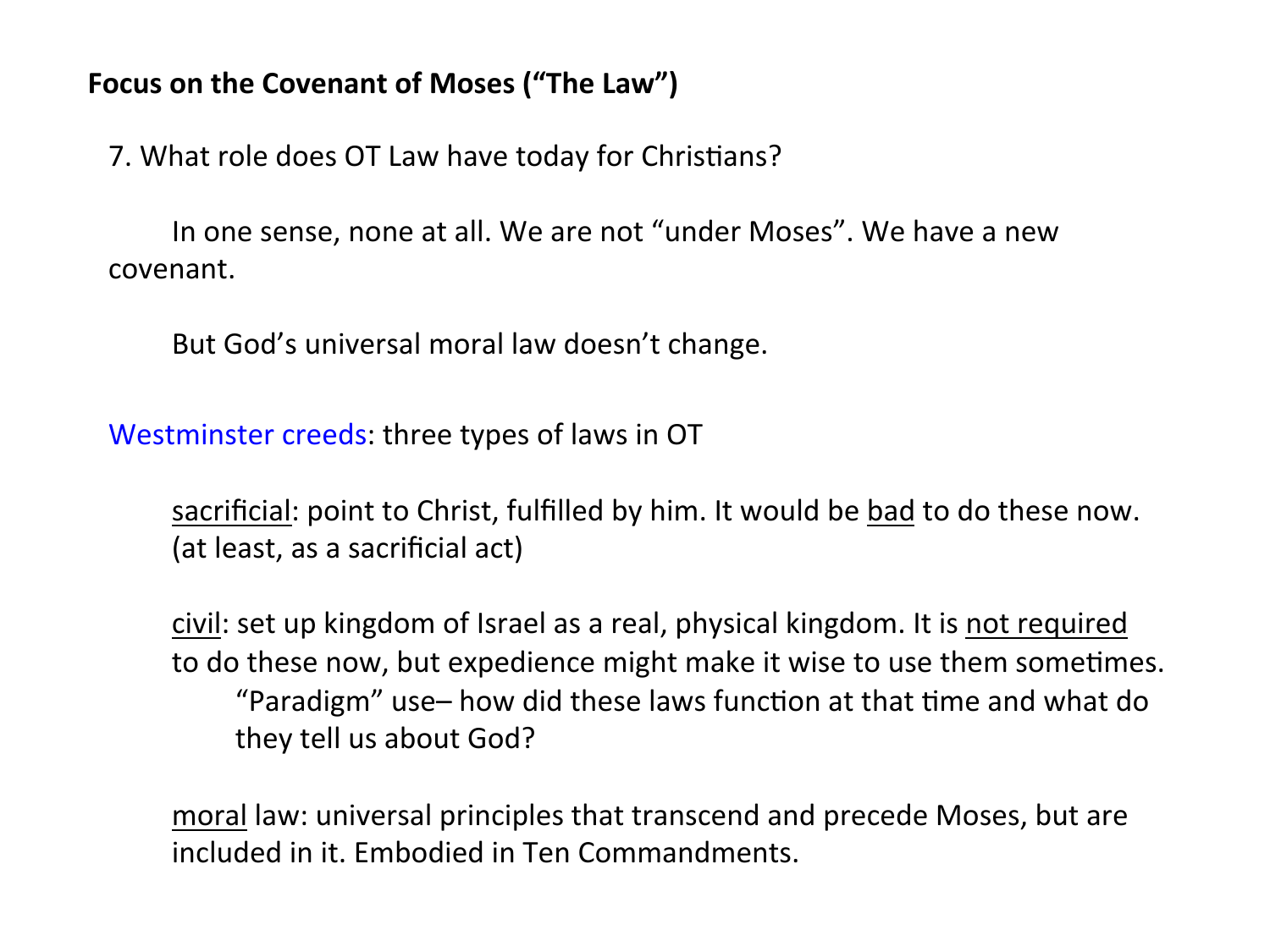controversies: 

These three are not always sharply distinguished in law of Moses because for Jews they were a seamless garment. For us to determine moral law, we must look at the motivation of the law given (e.g., does God say the activity is unjust or evil?) and the precedent  $(e.g.,$  is it based in creation?)

<u>Theonomists</u> effectively say there are only two types of law, and that we should implement all of the civil law as well (e.g. all of the punishments).

Antinomians say we learn nothing from the OT law. Some would say we have no law at all, others would hold to only moral laws restated in NT.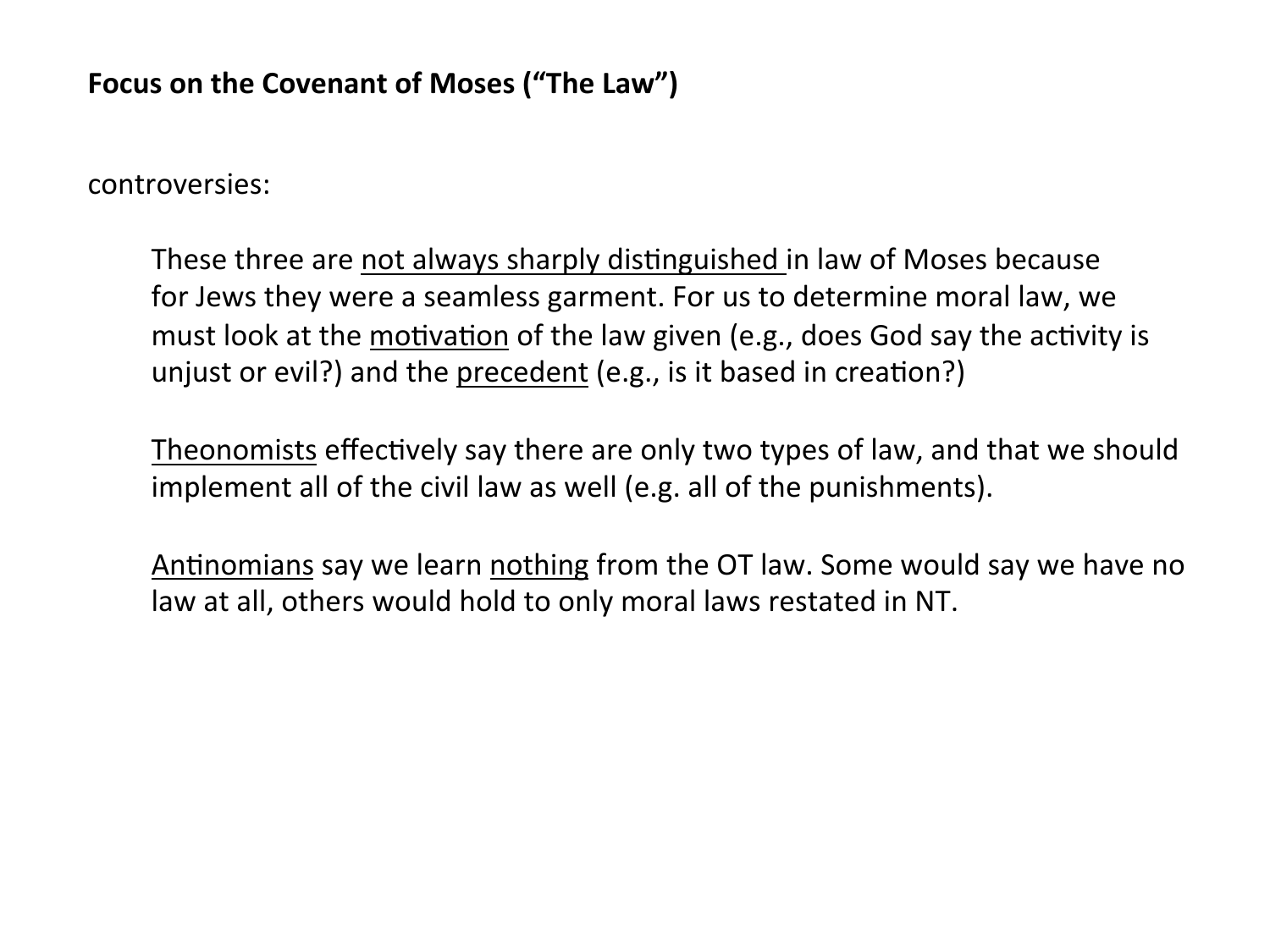Reformers: Three "uses" of the moral law.

1. civil: to restrain evil in society.

This does not mean restoring all the civil law of Israel, but using common sense to prevent great moral evils in society (e.g., murder) even among those who reject Christ.

2. pedagogical: to cause us to recognize our sin, to feel guilty, and be driven to Christ for grace.

3. normative: to give Christians a pattern for how to live in a way pleasing to God, even while knowing they are not able to keep it all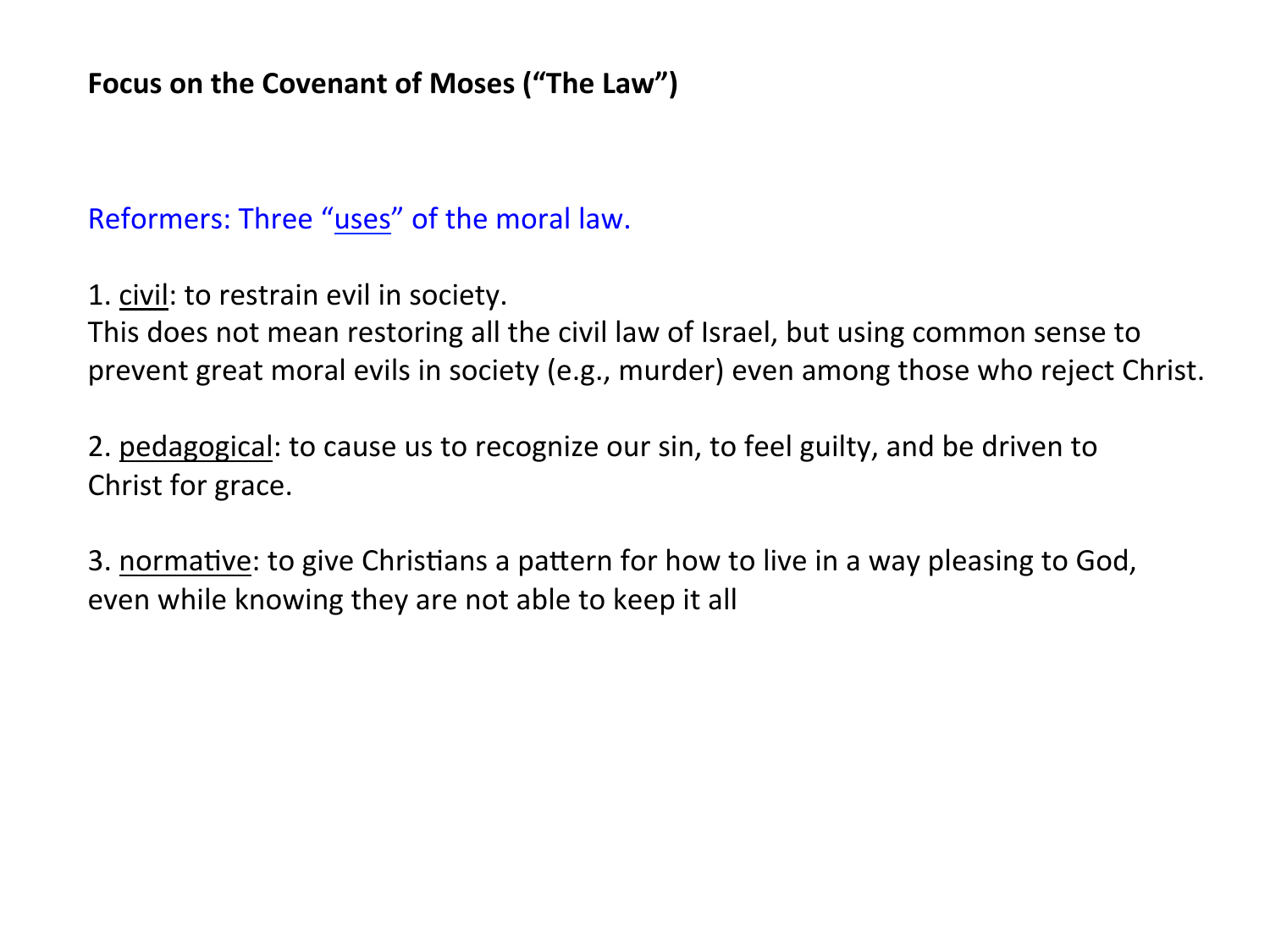9. Are there two covenants now, or one?

Dispensationalists: Israel and church are separate, parallel "tracks" to God, with different promises and different laws.

The precedent of all former covenants is that people live under all the previous ones: new community is not formed, rather, the same community has a "higher law."

(e.g. Moses does not overturn Abraham, David does not overturn Moses.)

Paul explicitly says that the Gentiles and the Jews are one kingdom:

"Remember that you were at that time separated from Christ, alienated from the commonwealth of Israel and strangers to the covenants of promise, having no hope and without God in the world. But now in Christ Jesus you who once were far off have been brought near by the blood of Christ. For he himself is our peace, who has made us both one and has broken down in his flesh the dividing wall of hostility by abolishing the law of commandments and ordinances, that he might create in himself one new man in place of the two, so making peace." (Ephesians 2:12-15)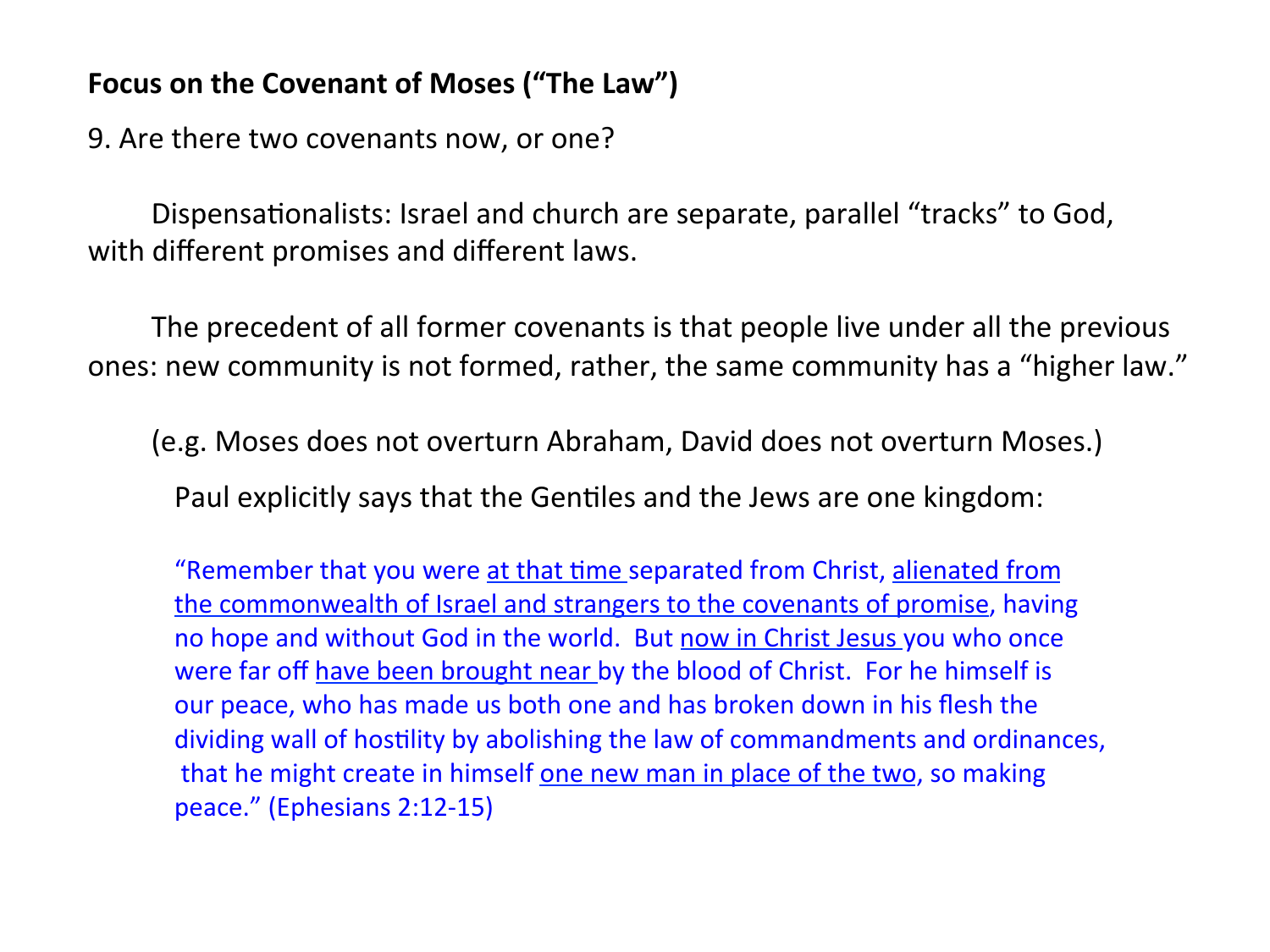This "unified, one kingdom" view affects how we read the entire Old Testament

-- is this our covenant, or the story of another people?

-- are the promises and prophecies for us?

-- are we a kingdom and a people (community) like the Jews, or are we random individuals?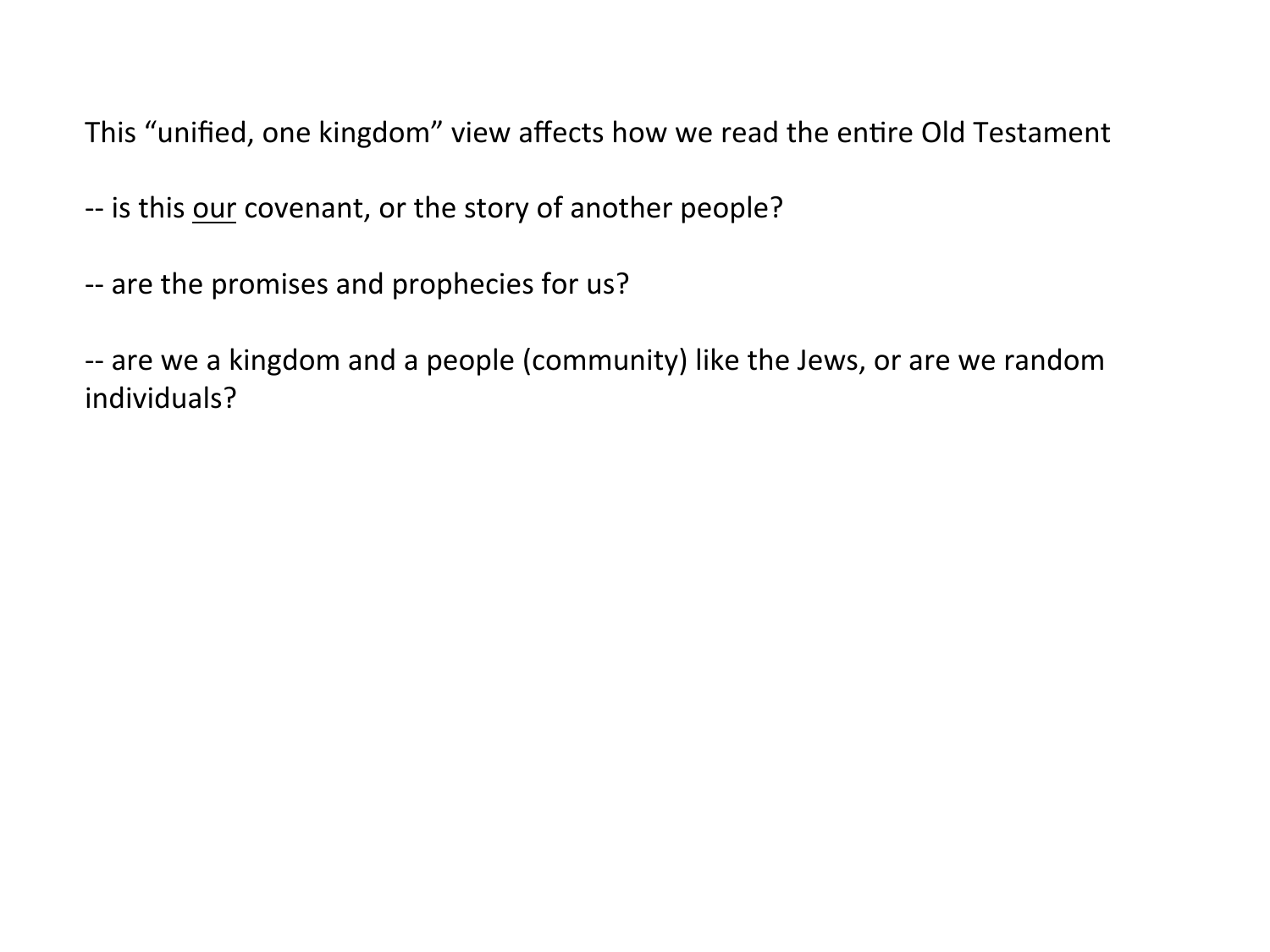#### **Focus on the specific laws of Moses**

**Moral Law** (The Ten Commandments) Exodus 19, recapitulation in Deuteronomy 5

Two "tables" of the law

Commands 1-4: relationship with God ("Love God with all your heart...") Commands 5-10: relationship with others ("Love your neighbor as yourself")

"Case law" of Ten Commandments: Exodus 20-23:13 Leviticus 18-20 Deuteronomy 16-25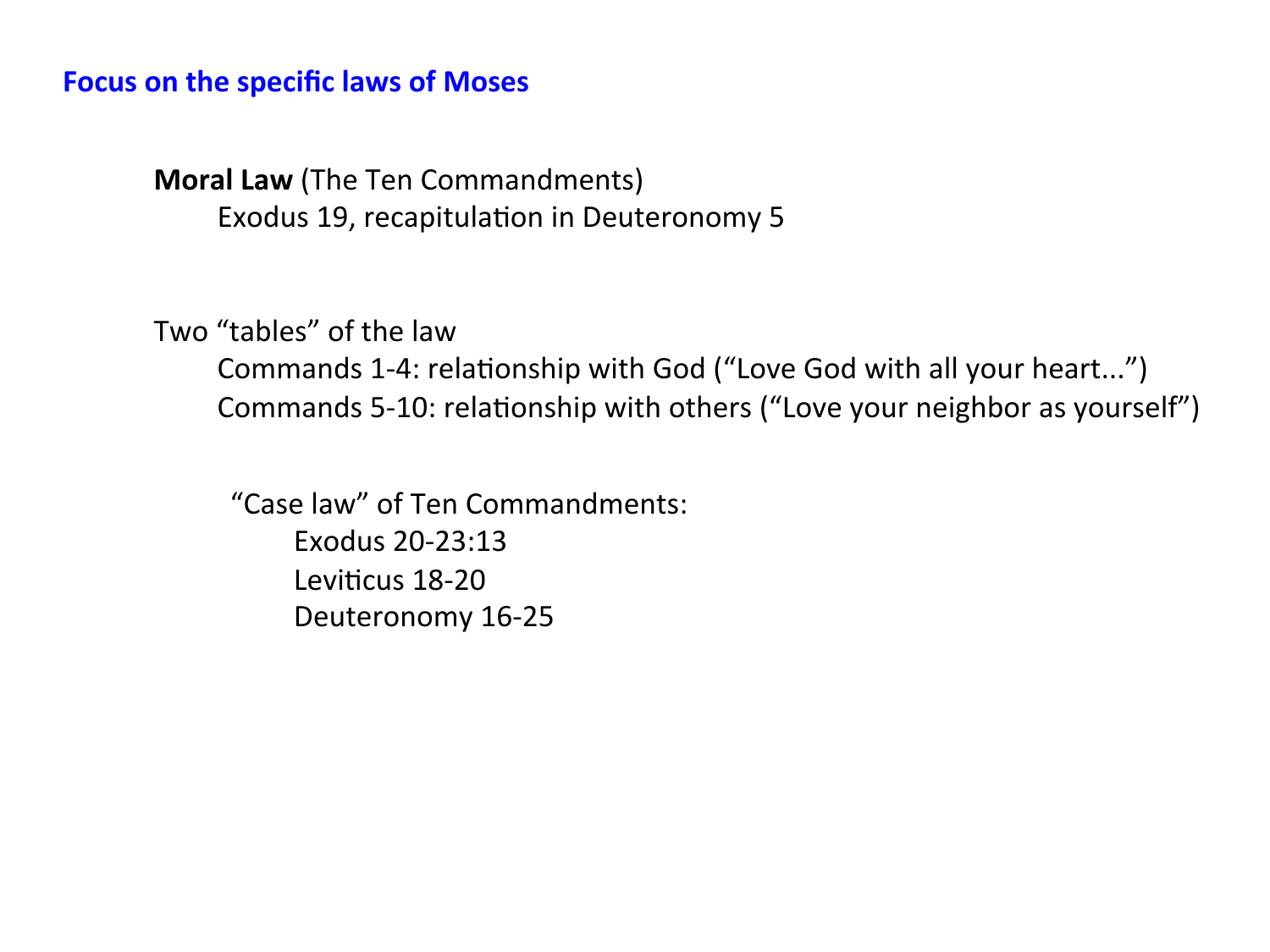#### **Focus on the specific laws of Moses**

**Sacrificial Law** (a.k.a. "ceremonial law")

First generation Instructions for tabernacle/temple Exodus 25-31, 40

Instructions to priests for regular sacrifices and festivals Exodus 23:14-19 Leviticus 1-8, 16-17, 21-24 Numbers 4-10, 15, 18, 28-29 Deuteronomy 12, 15:19-16:17, 26 

Laws of cleanness (which allowed access to temple) Leviticus 11-15 Numbers 19 Deuteronomy 14

Laws of vows (sealed by a sacrifice) Leviticus 27 Numbers 30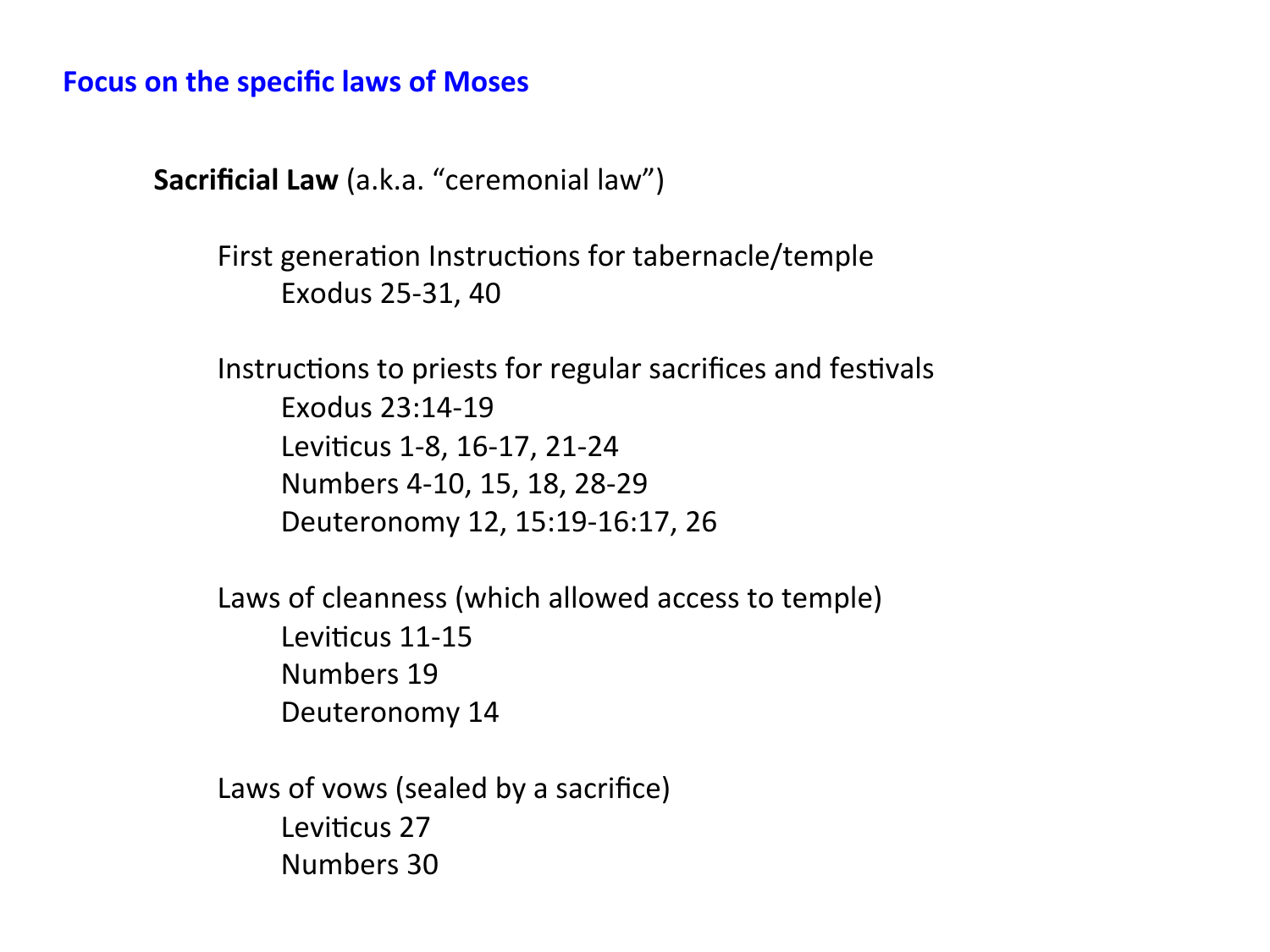#### **Focus on the specific laws of Moses**

**Civil Law** (specific to Israel's nationhood)

first-generation assignment of land inheritance Numbers 34-36 Deuteronomy 18:1-8

first-generation rules for war (against the "dedicated nations") Exodus 23:20-33 Deuteronomy 20

sabbath year and Jubilee law Leviticus 25 Deuteronomy 25:1-18 

laws to set up justice system Deuteronomy 16-17, 19, 20-21

laws for the poor Deuteronomy 23-25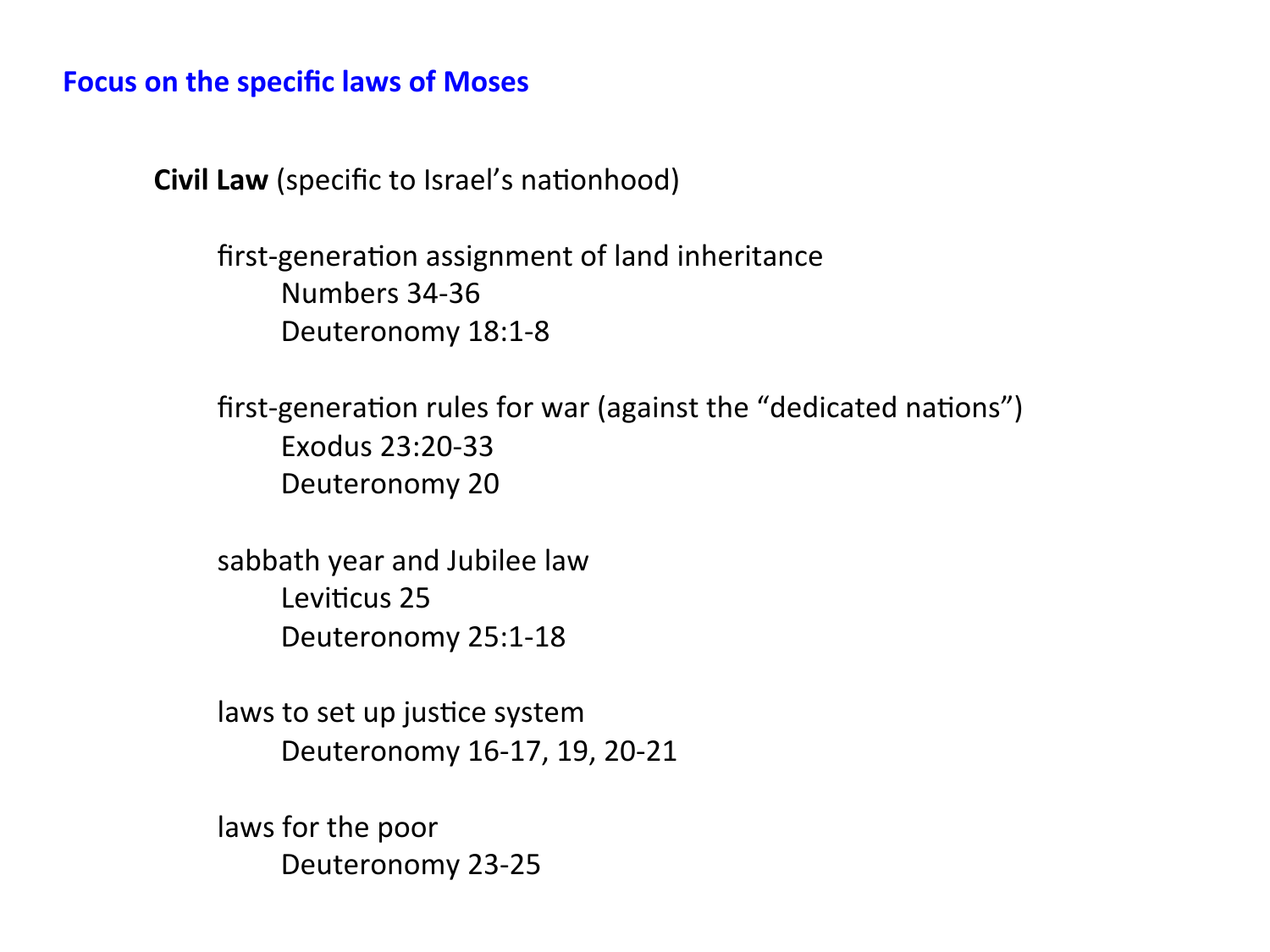## **What can we learn from the law of Moses today?**

"The law of the LORD is perfect, reviving the soul; the testimony of the LORD is sure, making wise the simple; the precepts of the LORD are right, rejoicing the heart; the commandment of the LORD is pure, enlightening the eyes; the fear of the LORD is clean, enduring forever; the rules of the LORD are true, and righteous altogether. More to be desired are they than gold, even much fine gold; sweeter also than honey and drippings of the honeycomb." Psalm 19:7-10

"In the way of your testimonies I delight as much as in all riches. I will meditate on your precepts and fix my eyes on your ways. I will delight in your statutes; I will not forget your word." Psalm 119:14-16

"Therefore whoever relaxes one of the least of these commandments and teaches others to do the same will be called least in the kingdom of heaven, but whoever does them and teaches them will be called great in the kingdom of heaven." Matthew 5:19

"Do we then overthrow the law by this faith? By no means! On the contrary, we uphold the law." Romans 3:31

"But the one who looks into the perfect law, the law of liberty, and perseveres, being no hearer who forgets but a doer who acts, he will be blessed in his doing." James 1:25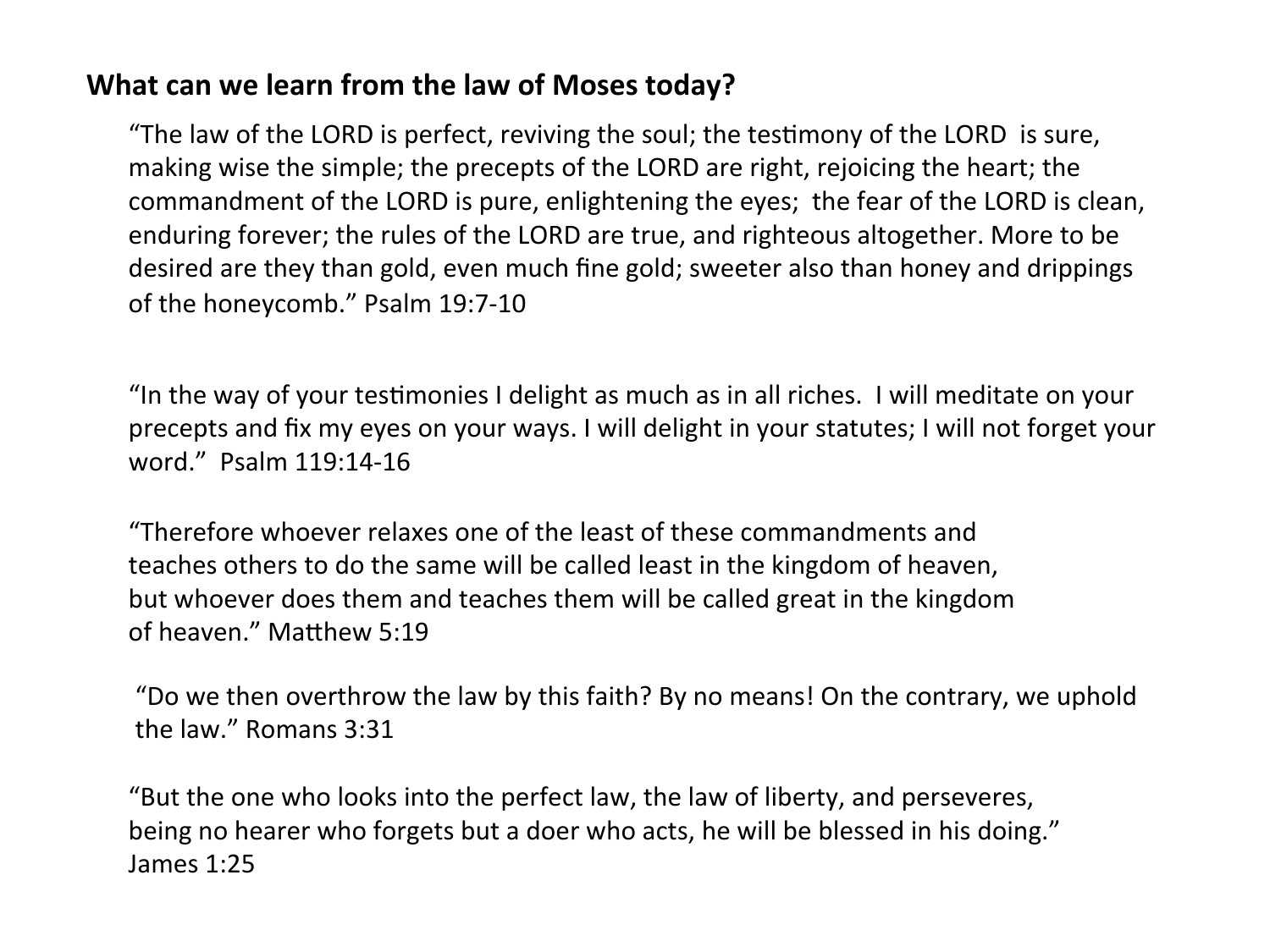## **Learning from the Sacrificial Law**

The "details": this was a working handbook for actual priests. Like the genealogies, the long passages on details show this was a real story for a real people, not just a nice story.

Key ideas: "You shall not worship in their way." (Deuteronomy  $12:4$ ) "See to it that you do everything according to my plan." (Exodus 25:40, Hebrews 8:5)

 $-$  God defines worship; we do not invent it ("regulative principle")

The approach to God is costly. Paid by Christ. Do we resent the "cost" of worship now?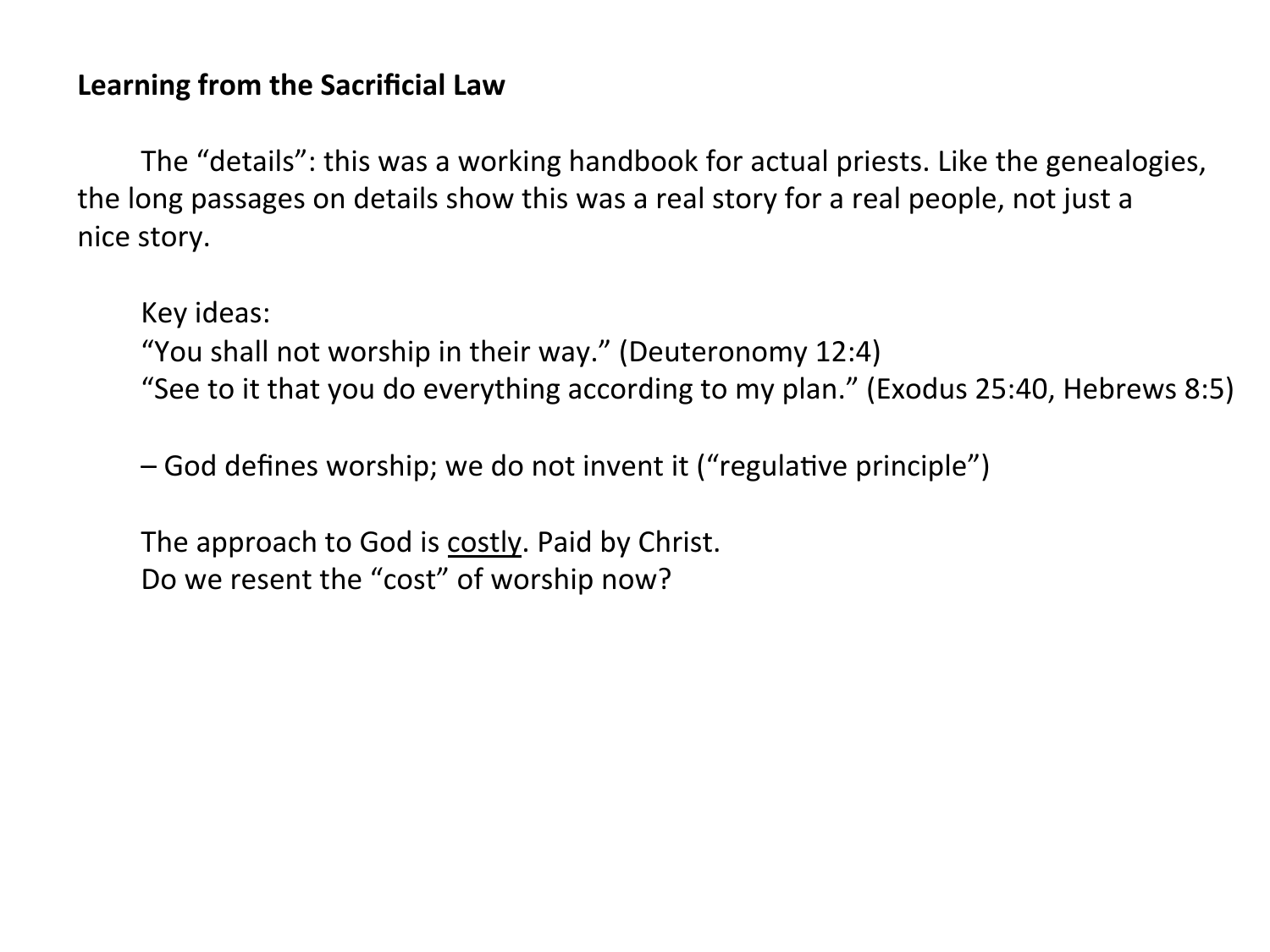For you have not come to what may be touched, a blazing fire and darkness and gloom and a tempest and the sound of a trumpet and a voice whose words bmade the hearers beg that no further messages be spoken to them. For they could not endure the order that was given, "If even a beast touches the mountain, it shall be stoned." Indeed, so terrifying was the sight that Moses said, "I tremble with fear."

But you have come to Mount Zion and to the city of the living God, the heavenly Jerusalem, and to innumerable angels in festal gathering, and to the assembly of the firstborn who are enrolled in heaven, and to God, the judge of all, and to the spirits of the righteous made perfect, and to Jesus, the mediator of a new covenant, and to the sprinkled blood that speaks a better word than the blood of Abel.

See that you do not refuse him who is speaking. For if they did not escape when they refused him who warned them on earth, much less will we escape if we reject him who warns from heaven. At that time ohis voice shook the earth, but now he has promised, "Yet once more I will shake not only the earth but also the heavens." This phrase, "Yet once more," indicates the removal of things that are shaken—that is, things that have been made—in order that the things that cannot be shaken may remain. Therefore let us be grateful for receiving a kingdom that cannot be shaken, and thus let us offer to God acceptable worship, with reverence and awe, for our God is a consuming fire." (Hebrews 12:18-29)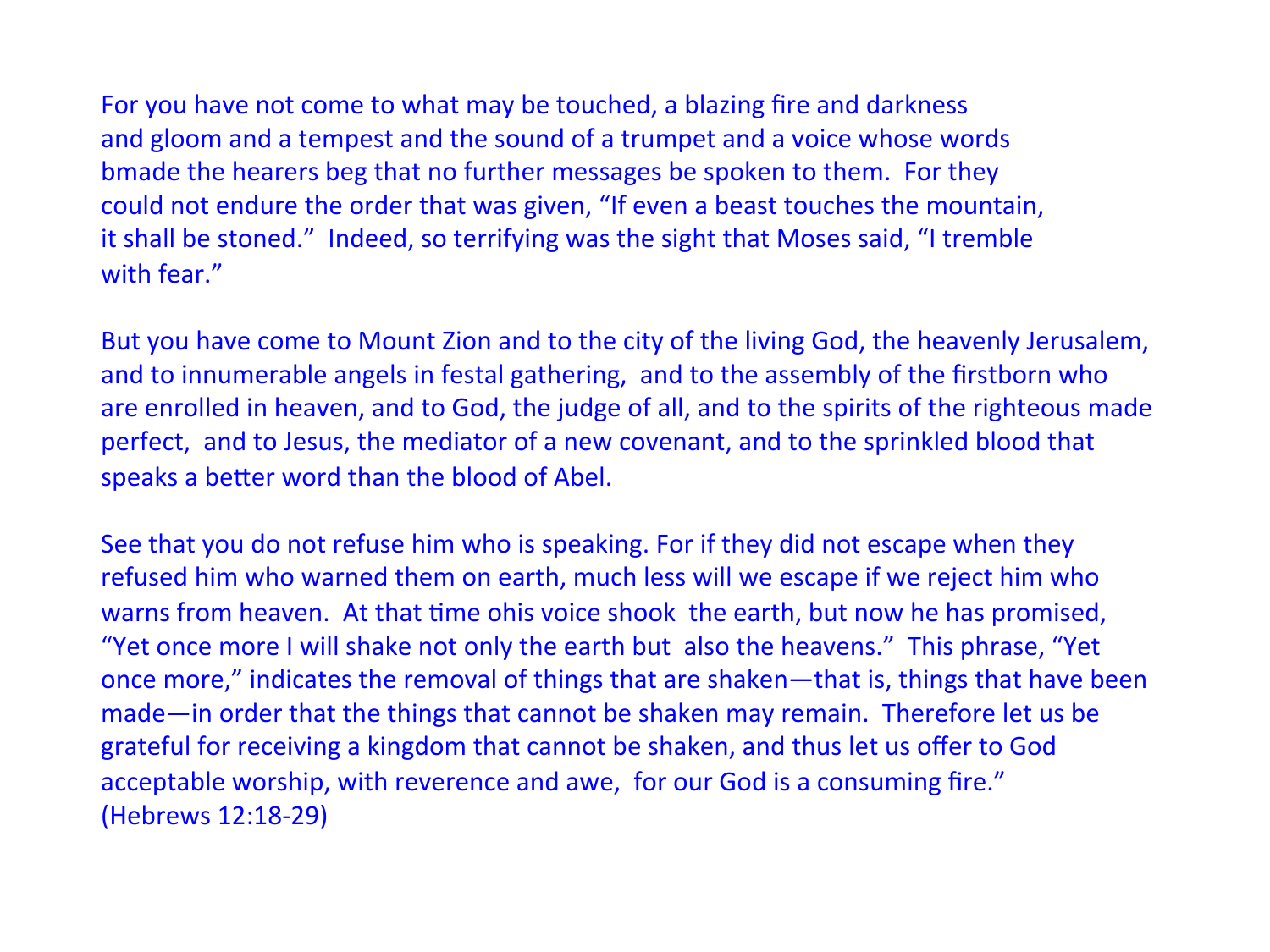#### **Case study:** the cleanness laws

- legal role: those who are unclean may not participate in holy assembly of Temple (no other penalties; many times uncleanness is unavoidable and not sinful)
- ceremonial role: no "disgusting" or unclean thing may mar the worship of God
- typological role: pictures the separation of humanity from God due to sin; we must be "washed" to come into his presence
- health role: practicing these laws is actually healthy (e.g. Seventh Day Adventists)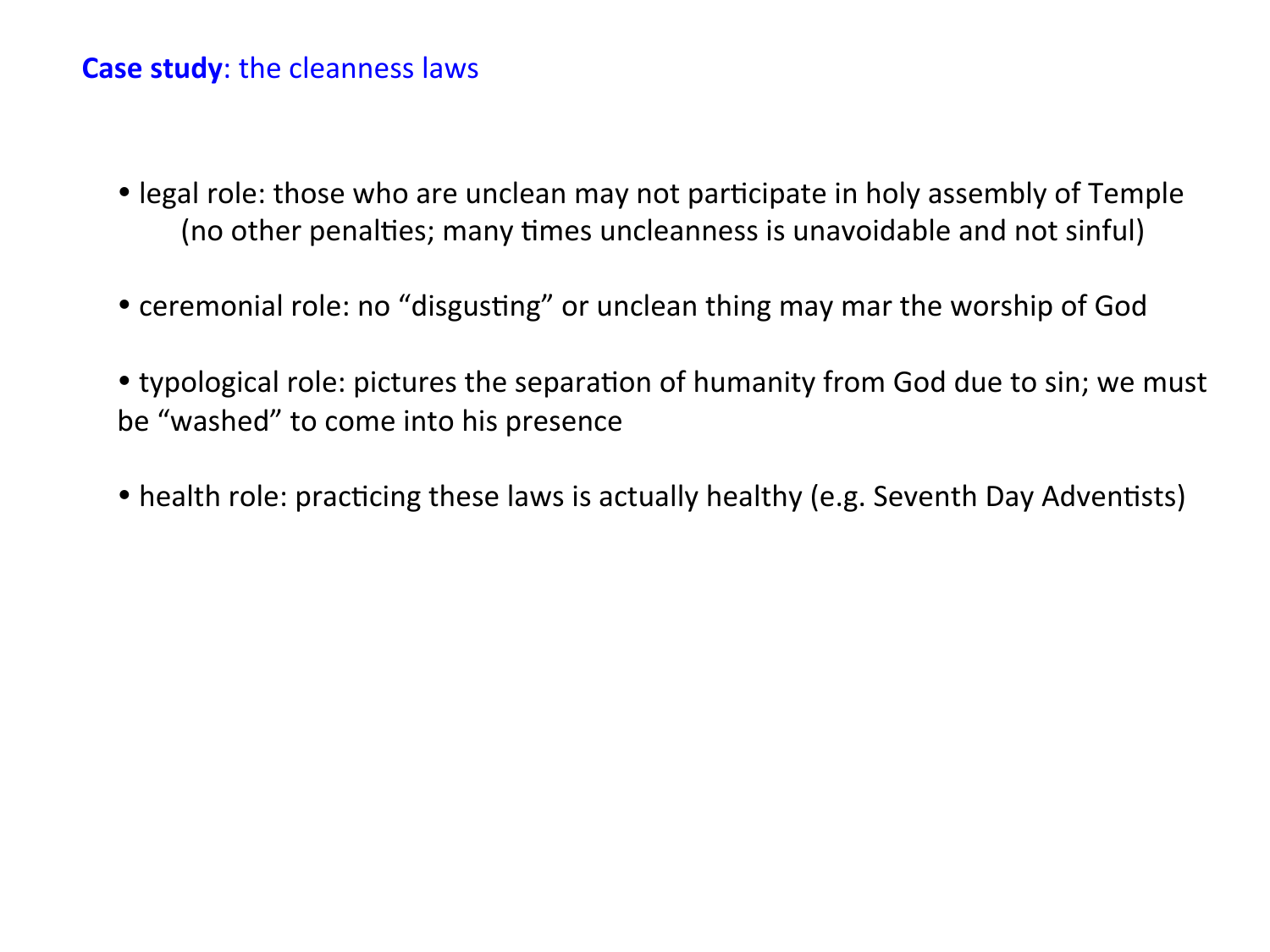Blood sacrifice is not an optional symbol but built into fabric of universe as the only thing which can atone for sin.

"For the life of the flesh is in the blood, and I have given it for you on the altar to make atonement for your souls, for it is the blood that makes atonement by the life."  $($ Leviticus 17:11 $)$ 

Bread and wine were required with every sacrifice. (Numbers 15, cf. Genesis 14:18) 

They represented fellowship, were not the sacrifice themselves. Communion is not a "resacrifice" of Christ.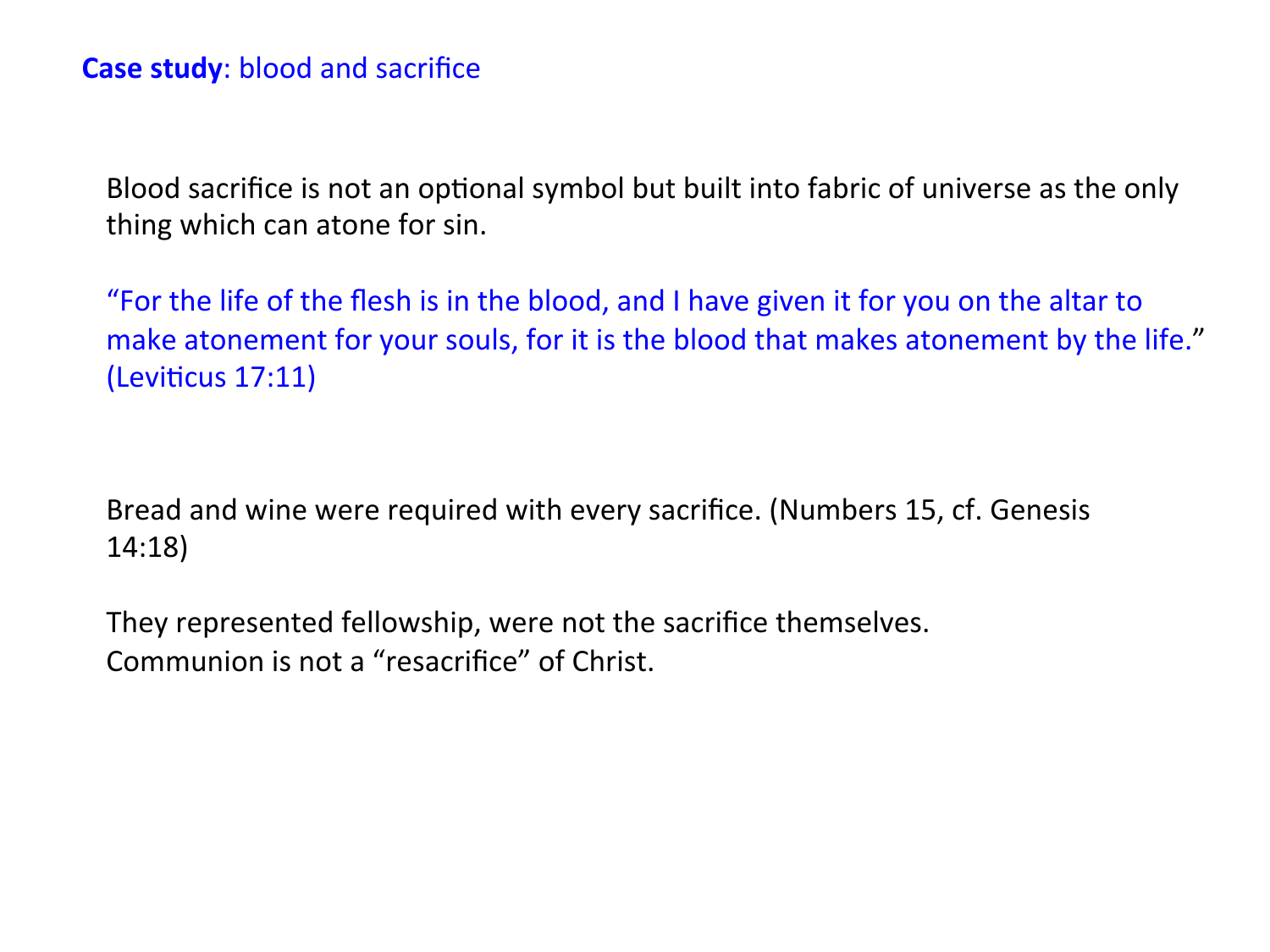## Learning from the Civil Law

Society created by Mosaic law as a "paradigm", as Jesus is the paradigm of personal holiness.

Ask: how did this aid justice and mercy in that age and place?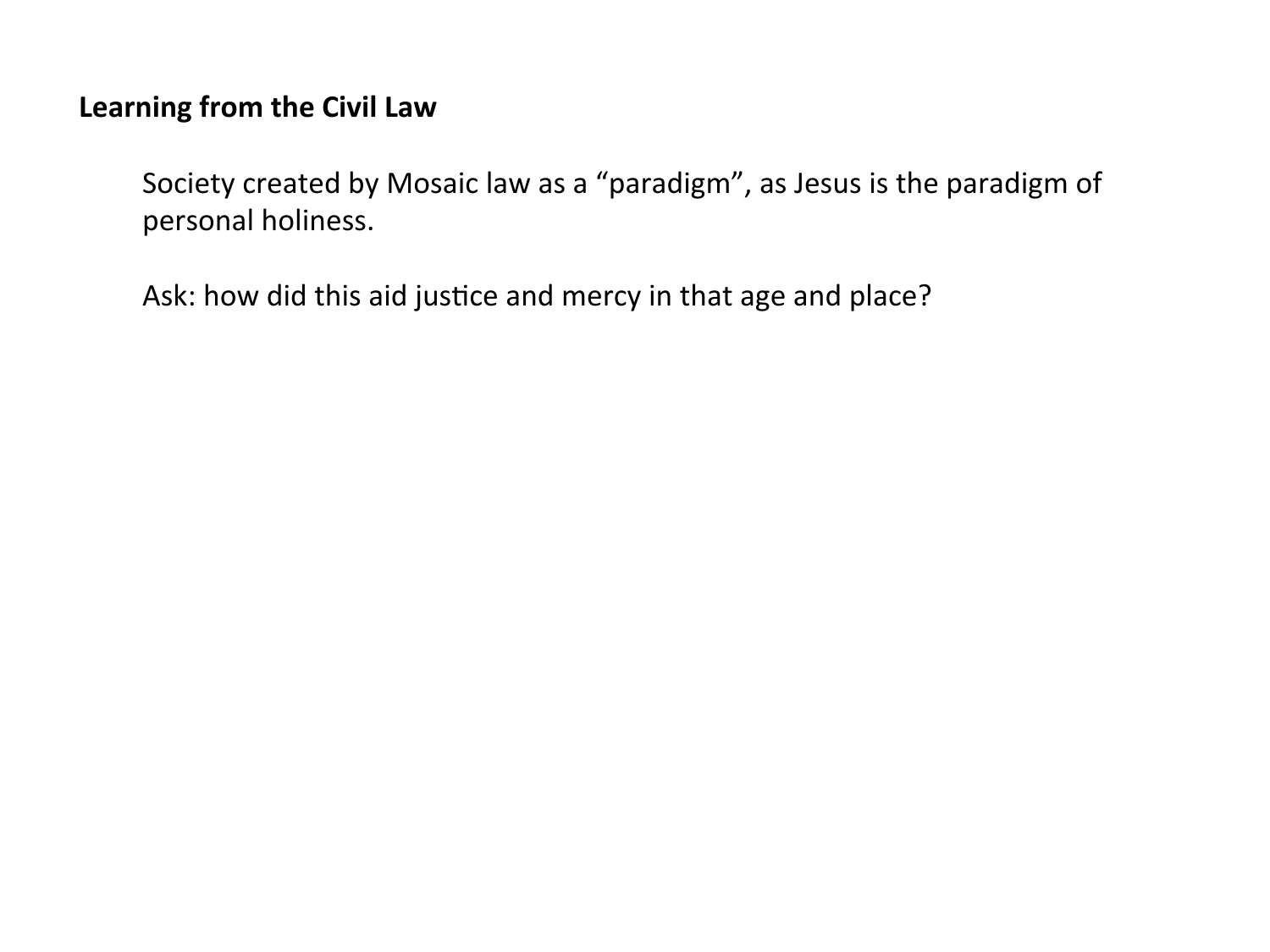**Case study:** the sabbath year and Jubilee laws

Sabbath year:

• Loans canceled in 7<sup>th</sup> year. I.e., no loans could be made for more than

- 7-year term. (Loans, not all debt canceled: theft had to be repaid no matter what.)
- land to rest, not be farmed. Rest for the animals and plants, also. A step of faith for Israelites to trust in God to provide.
- Native slaves freed with pay. (Foreign slaves still had right of redemption and right to leave without pay; see below.)

Year of Jubilee in 50<sup>th</sup> year (second sabbath year after 7 sabbath years)

- Same as a regular sabbath year, plus:
- Land returned to original owners. All land was therefore effectively only rented, pointing to God's ultimate ownership.

The poor could not be dispossessed from their land permanently, but had to work (farm) to make use of the land.

Land plays a key role as typological symbol of "inheritance". Christians are told they will "inherit the earth" (cf. Christopher Wright)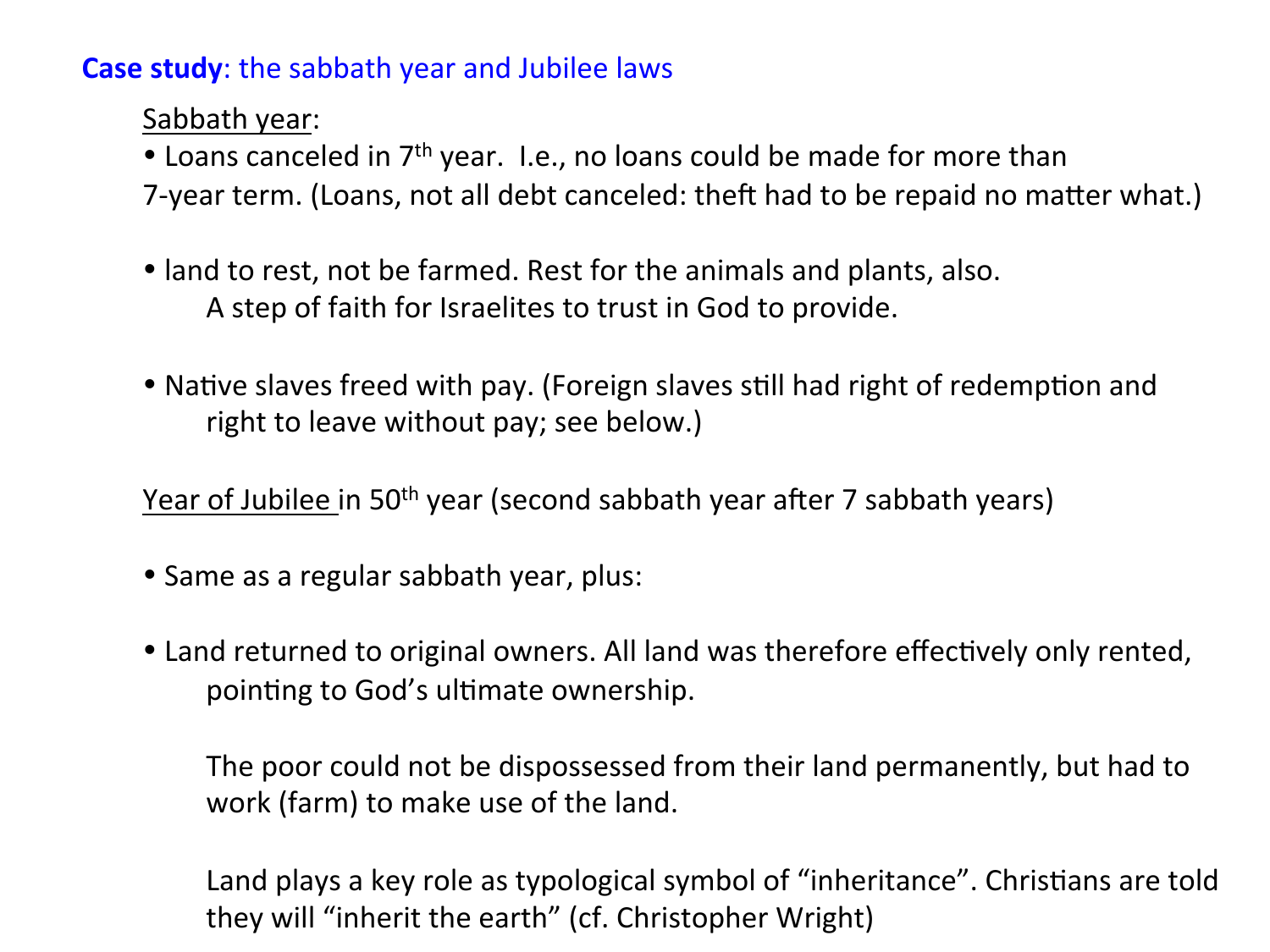Israel is eventually taken into captivity for not repenting of their breaking the Law of Moses.

The time period is given by the number of sabbath years they had skipped.

"He took into exile in Babylon those who had escaped from the sword, and they became servants to him and to his sons until the establishment of the kingdom of Persia, to fulfill the word of the LORD by the mouth of Jeremiah, until the land had enjoyed its Sabbaths. All the days that it lay desolate it kept Sabbath, to fulfill seventy years. (2 Chronicles 36:20-21)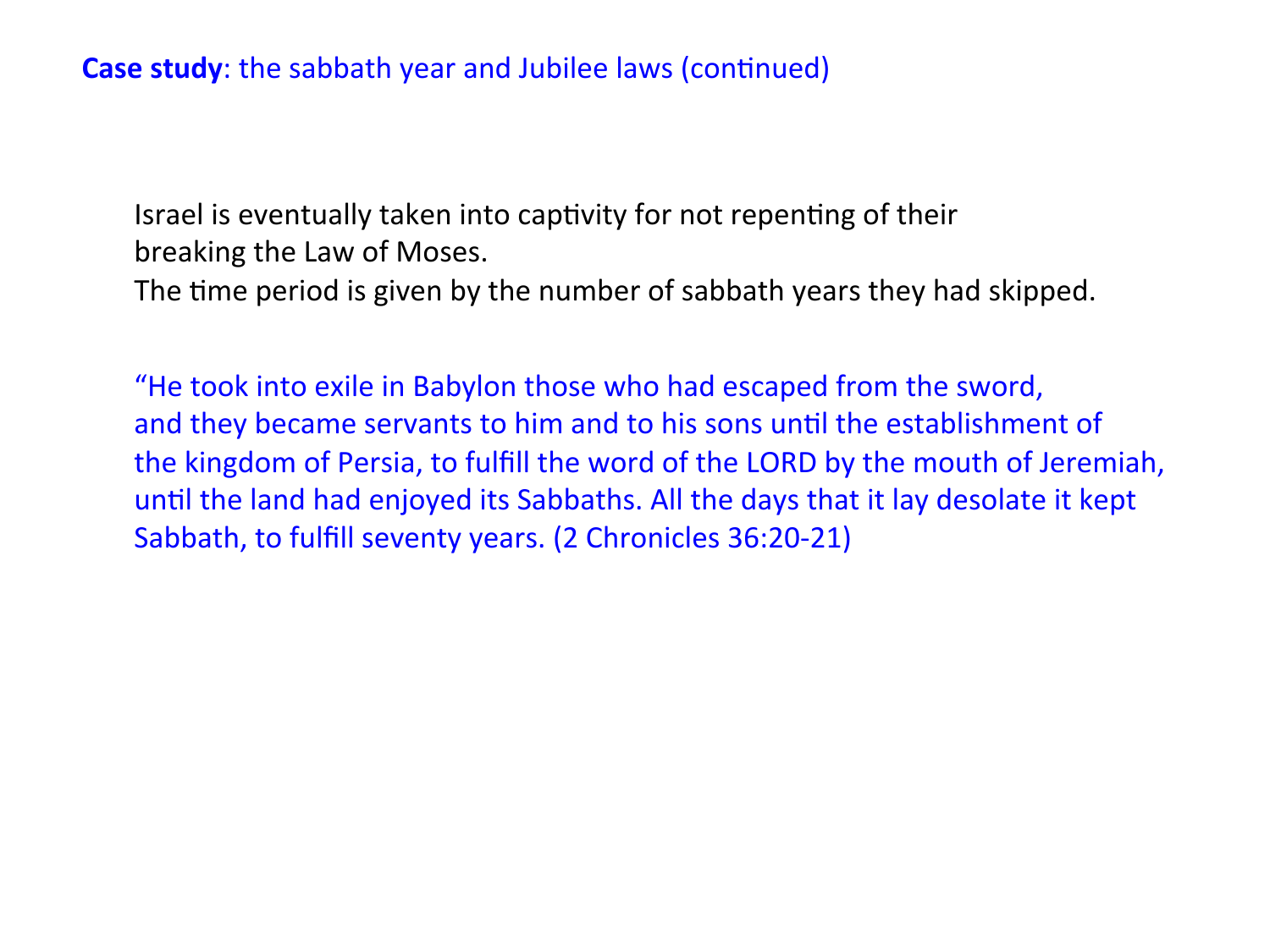#### **Case study:** the slavery laws

Slavery under the laws of Moses looked very different from American chattel slavery. Slaves were understood to be humans made in the image of God, not animals.

• Slaves had the right to bring masters to lawcourt for injuries; death penalty for killing a slave, and freedom (with pay) for any permanent damage. (Exodus 21:21-26) 

• Slaves who ran away could not be returned. (Deuteronomy 23:15) Why stay then?

> -pay at end of six years (Deut 15:13-14); often needed to pay a debt. -room and board, and work experience (cf. Steinbeck)

-keeping your word

-foreign prisoners of war often had no other place to go, if their nation was destroyed.

• Slavecatching illegal (Deuteronomy 24:7)

Two types of slaves: self-selling (and children) and prisoners of war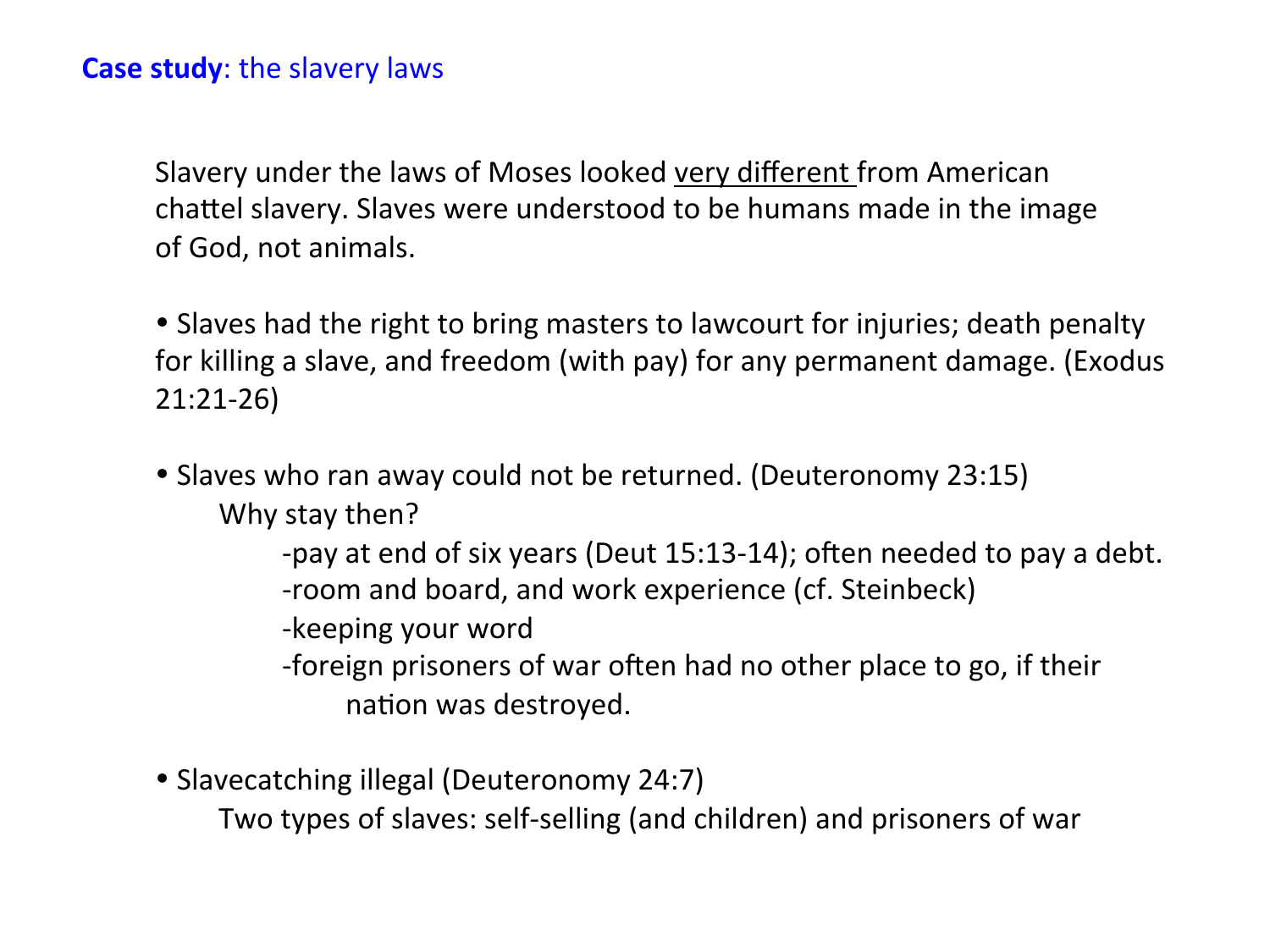### **Case study:** the slavery laws (continued)

• right of redemption: could pay off master to end contract early; a relative could be a "redeemer" (typological of Christ)

• marriages not to be broken up. Slave had a right to prevent master from selling him. (Exodus 21:5-6)

• Israel constantly told to remember they were once slaves and to be kind and generous to slaves.

• this type of "indentured servanthood" was viewed as a step above being a beggar. Begging was shameful.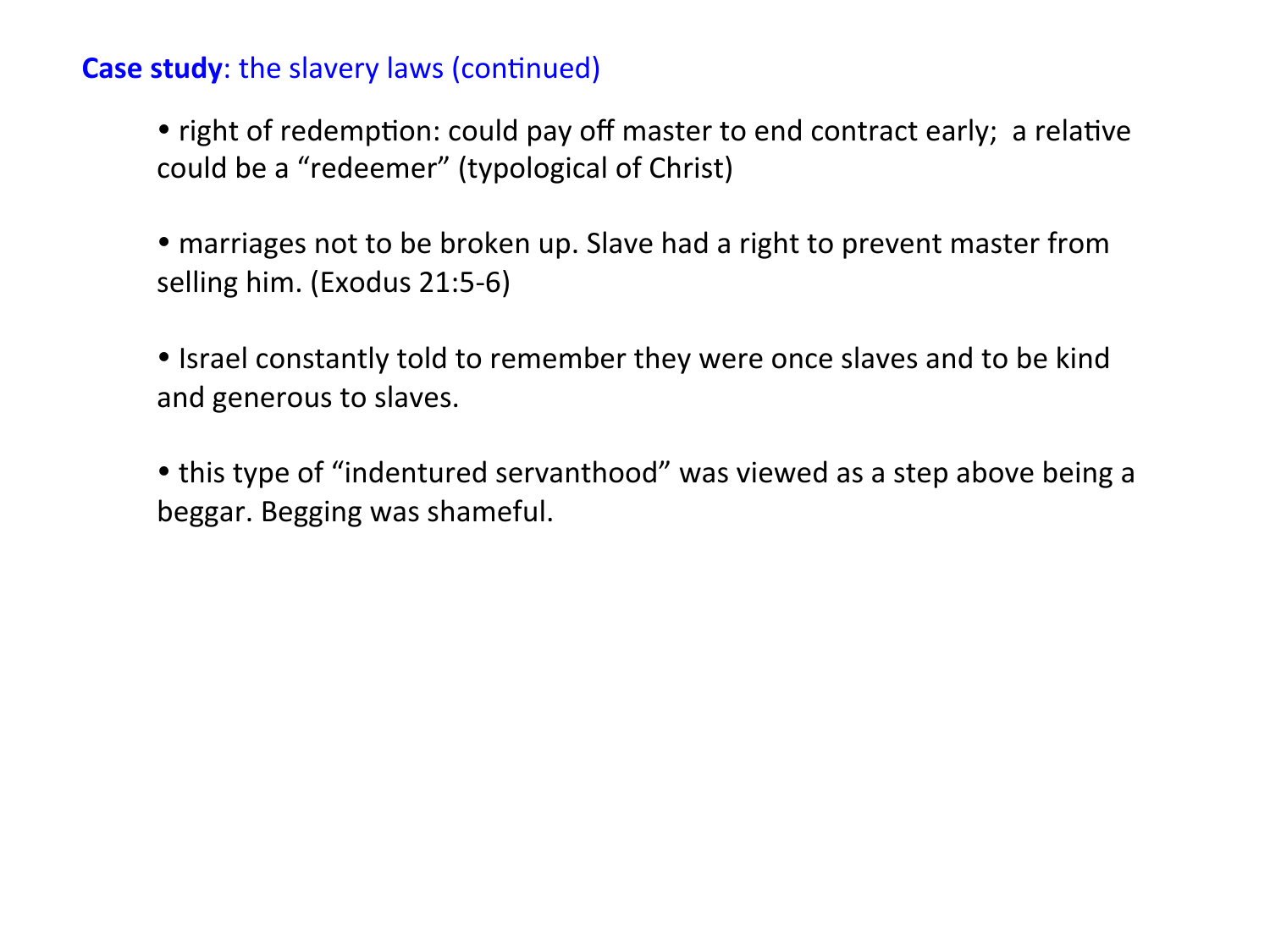### **Case study:** the wars of conquest

• Israel commissioned to destroy only specific seven nations, no others (unless in self defense) (Deut 7:1)

• Israel acted as a judgment from God on these nations, by a prophetic word, when "their time had been fulfilled"

• judgment is always implictly suspendable if people repent (e.g. Jonah) ("principle of implicit grace")

• the wars are typological of the final judgement of God when he conquers his enemies and give his people "rest" (Exodus 15:3). Moses and Joshua are types of "saviors".

"Joshua made war a long time with all those kings. There was not a city that made peace with the people of Israel except gthe Hivites, the inhabitants of Gibeon. They took them all in battle. For it was the LORD's doing to harden their hearts that they should come against Israel in battle, in order that they should be devoted to destruction and should receive no mercy but be destroyed, just as the LORD commanded Moses." (Joshua 11:19-20)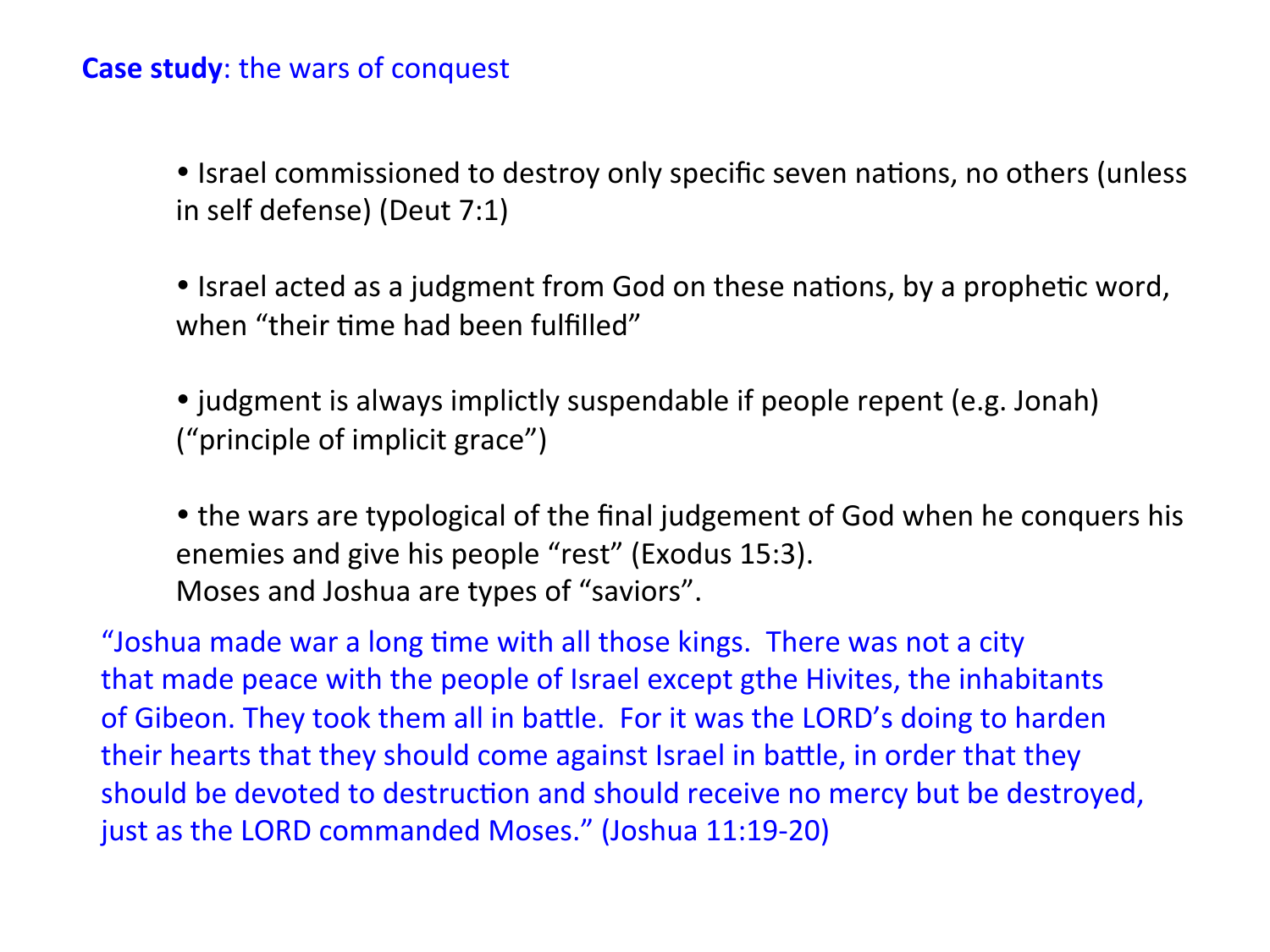**Was the system of the civil law of Moses a "theocracy"?** 

Two groups: judges and priests

• Priest class hereditary, no authority over criminal punishments (though high priest sat on "Supreme Court" of appeals) only had right to bar people from worship income only by voluntary tithes support to poor administered by priests from voluntary tithes

• Judges elected in each town (Deuteronomy 1:13), no authority over Temple practice no stated income 

• King added later, supplements elected judges, also no authority over worship. King is subject to written law (Deuteronomy 17:14-20) income by forced taxation, and forced labor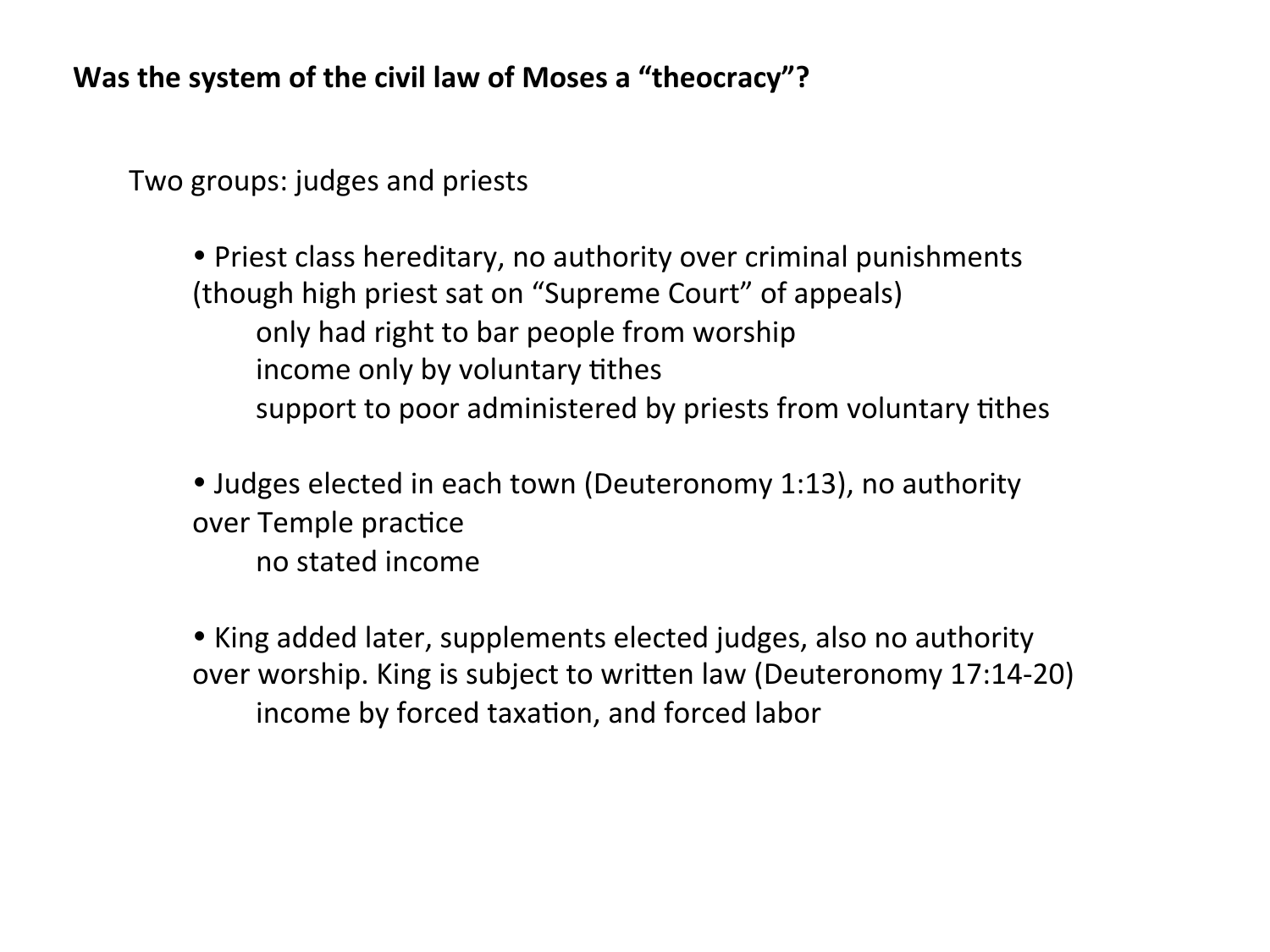### Learning from the Moral Law

What are the abiding moral principles here?

What do the different degrees of punishments tell me about the relaive severity of certain sins? What does God say he "hates"?

Note: the punishments are part of the Civil Law, but they tell us about how severely God views certain types of moral sins.

In cases where biblical laws disagree with my society's laws or customs, can I question the justice of my own society before I simply write off these laws as "old covenant"? How did they function in their day?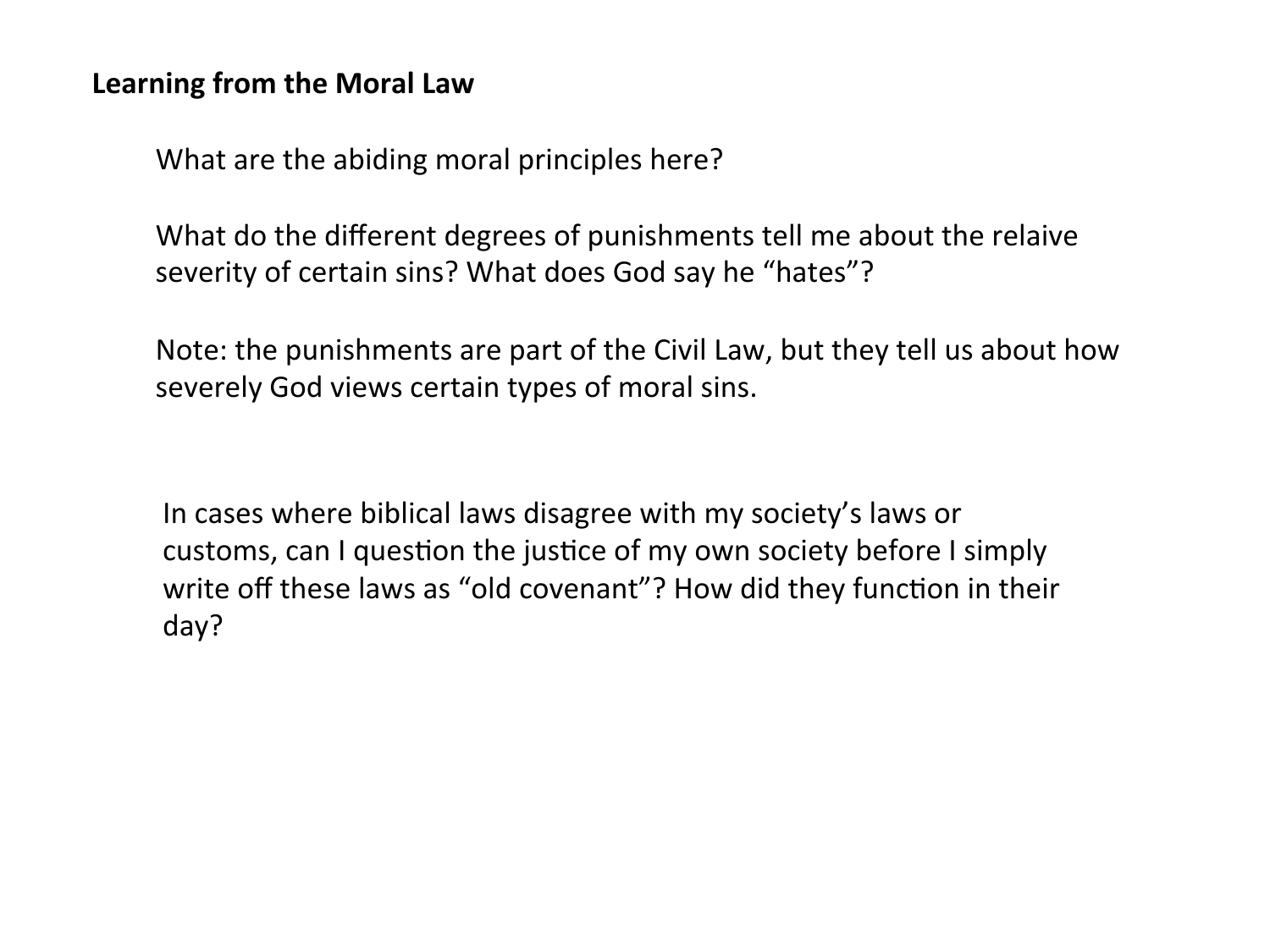## Are there degrees of sin?

On one hand, any unrepented sin deserves damnation. "Cursed is anyone who does not abide by all the things written in the book of the Law, and do them" (Galations 3:20, Deuteronomy 27:26)

But some sins are worse than others.

"But I tell you that it will be more tolerable on the day of judgment for the land of Sodom than for you." (Matt.  $11:24$ ) "But because of your hard and impenitent heart you are storing up wrath for yourself on the day of wrath when God's righteous judgment will be revealed. He will render to each one according to his works" (Romans 2:5-6)

Justice demands we not pretend all sins are the same.

WCF 15.4 "As there is no sin so small, but it deserves damnation; so there is no sin so great, that it can bring damnation upon those, who truly repent.

WLC Q. 150. *Are all transgressions of the law of God equally heinous in themselves, and in the sight of God*? A. All transgressions of the law of God are not equally heinous; but some sins in themselves, and by reason of several aggravations, are more heinous in the sight of God than others.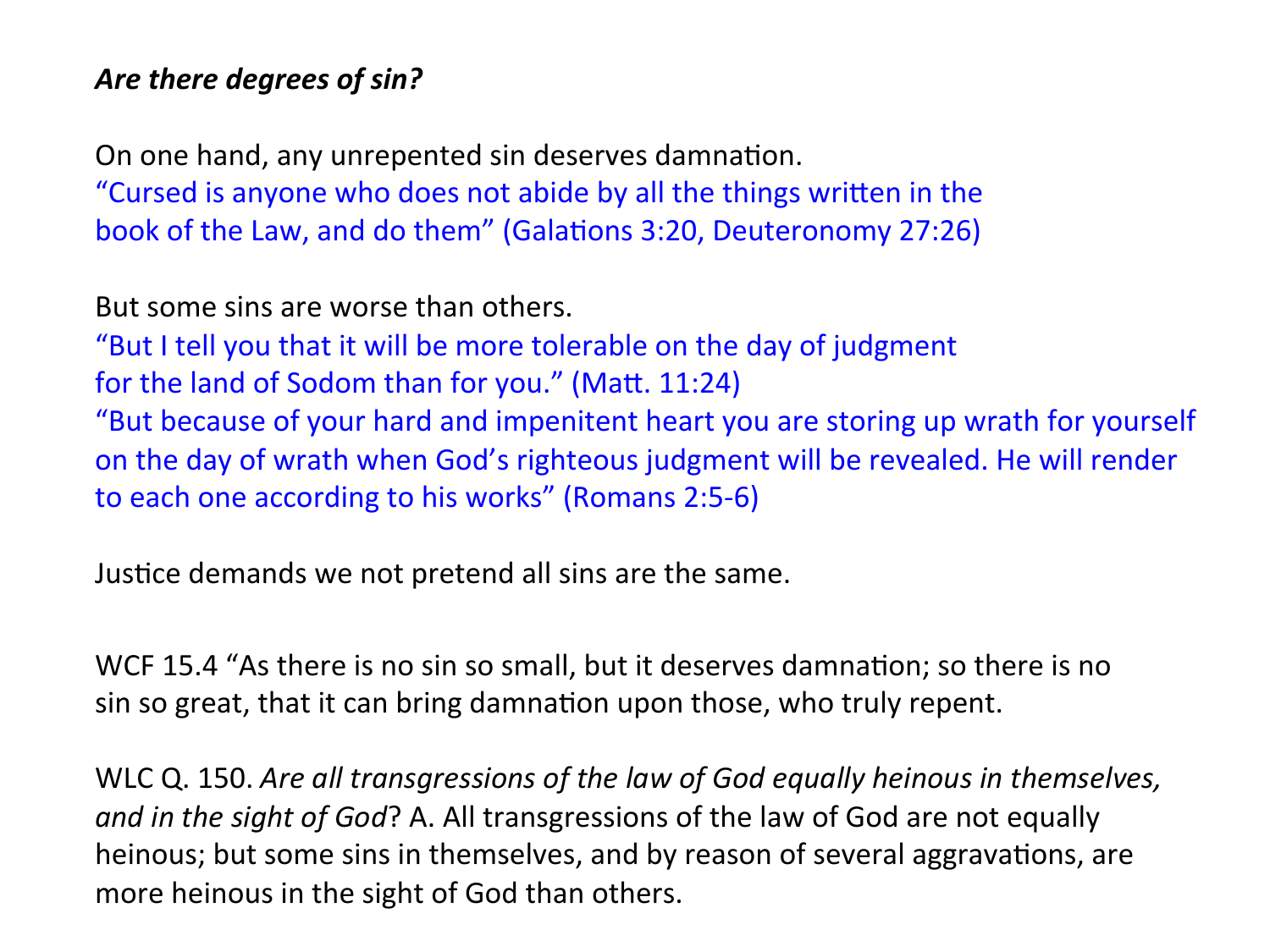#### **More verses on greater and lesser sins:**

Jeremiah 7:26, 16:12 Ezekiel 8:13, 23:11 Lamentations 4:6 Luke 10:12, 20:47 (cf. Mark 12:40) John 19:11 Romans 5:20, 6:19 2 Timothy 2:16, 3:13 Hebrews 10:29 James 3:1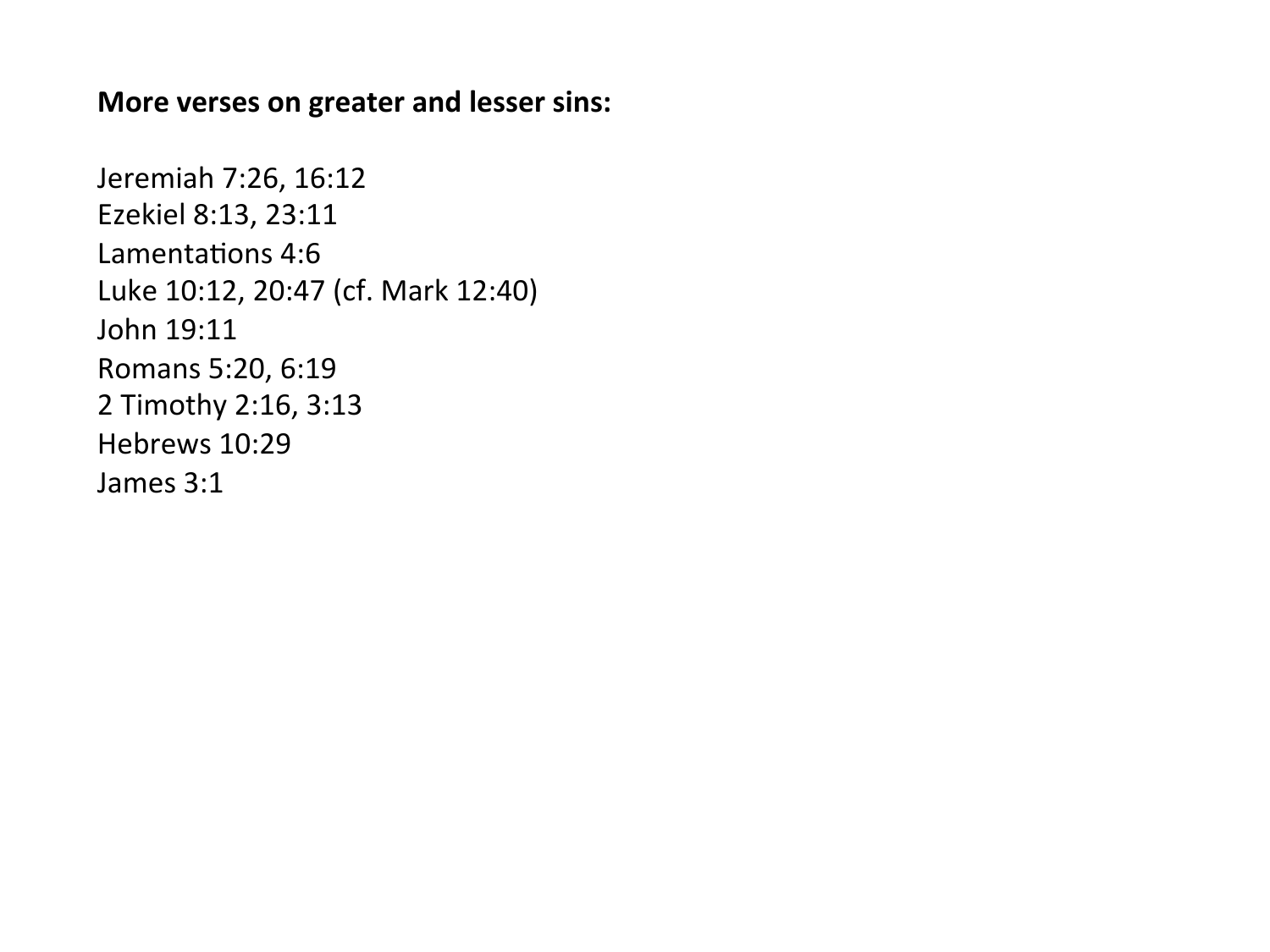### **Case study:** theft vs adultery

Our society: great punishment for crimes against property

5-10 years of prison for theft Colson: the "dehumanization" of prison

### **Moses: small punishments for crimes of property**

Just return it! plus penalty cost: from 20% recompense for petty theft, to 4-5 times for grand theft.

Note: the laws of Moses are not like the laws of Islam, which also have severe penalties for property crime: cut off hand of thief.

### **Our society: small punishment for crimes against persons**

adultery is viewed as "victimless"– no pity for the "cuckold" open season on stealing other people's mates

Moses: severe penalty for both man and woman.

(adultery was not a "property" crime, since property crimes had small punishments!)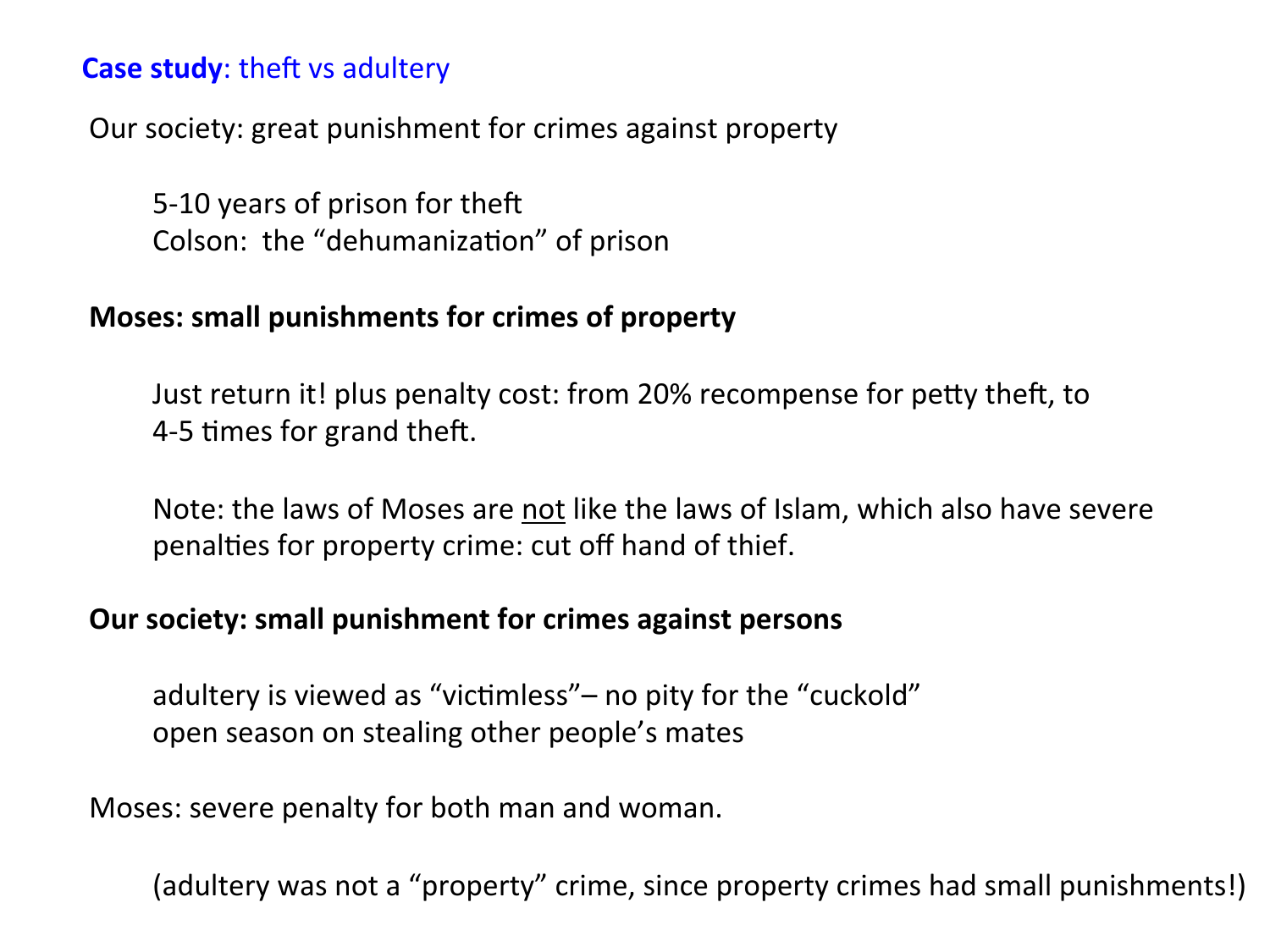Code of Moses was also not like the Code of Hamurabi.

Hamurabi: many laws about ensuring that low caste of slaves did not bother the upper class.

e.g., death penalty if adult lower class insults child of upper class

Moses: no classes, same law for all (stressed many times), respect for all elders (Leviticus 19:32)

Hamurabi: many laws on price controls

Moses: no laws on price controls. Establishes economic freedom in 10<sup>th</sup> commandment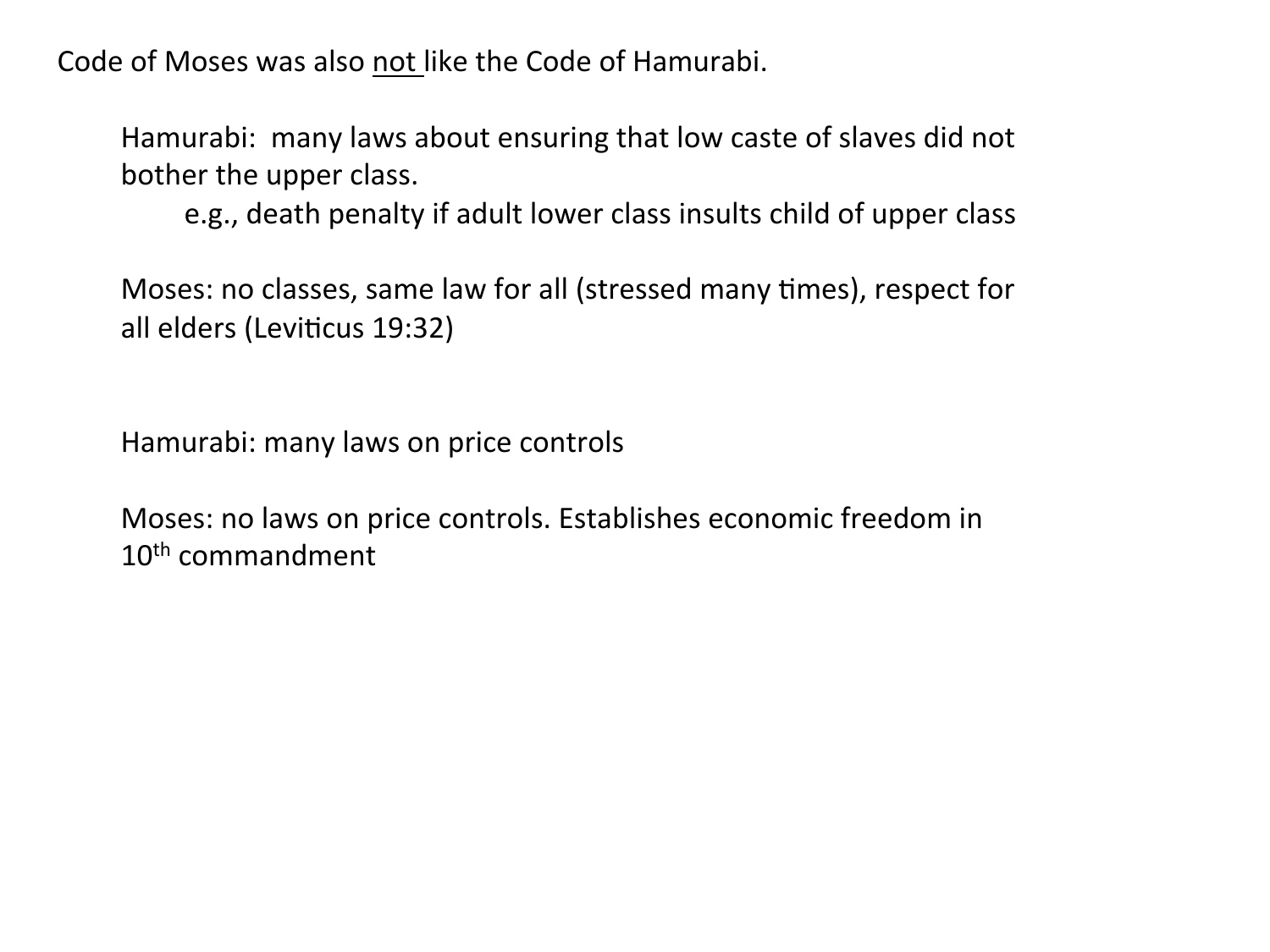## **Case study:** "an eye for an eye"

Principle of justice: punishment shall not exceed damage done by crime

punishment can be less (principle of implied grace for the repentant) exception: case of first-degree murder, cannot take "ransom/redemption"

Law of Moses was not about revenge, but justice. Revenge forbidden (Leviticus 19:18) Jesus condemns the Pharisees for misusing Law for personal revenge. Essence of justice is a third party, who is neutral, rescuing the oppressed, not people taking matters into their own hands.

"You shall do no injustice in court. You shall not be partial to the poor or defer to the great, but in righteousness shall you judge your neighbor. You shall not go around as a slanderer among your people, and you shall not ostand up against the life of your neighbor: I am the LORD. You shall not hate your brother in your heart, but you shall reason frankly with your neighbor, lest you incur sin because of him. You shall not take vengeance or bear a grudge against the sons of your own people, but you shall love your neighbor as yourself: I am the LORD. (Leviticus 19:15-18)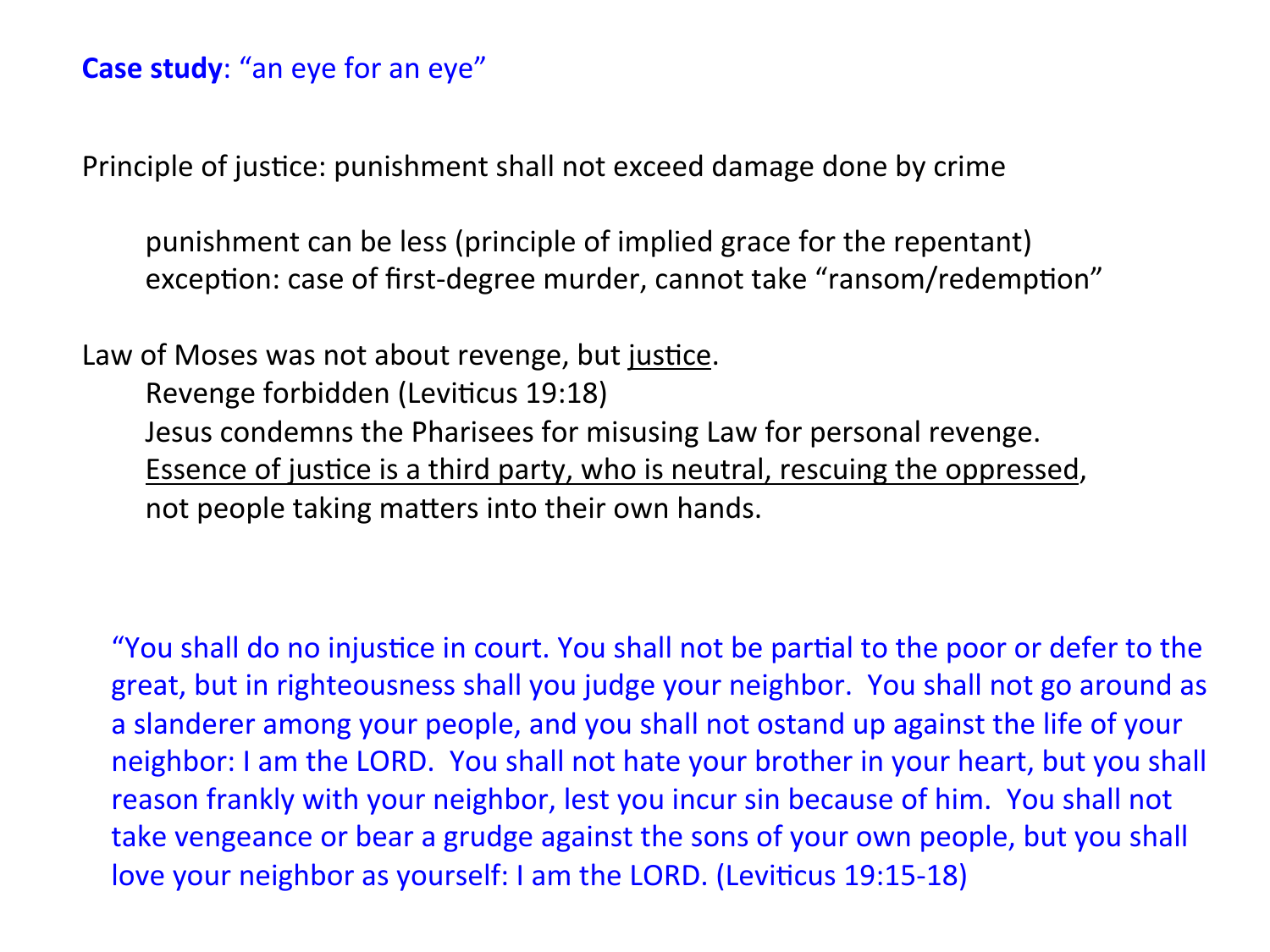Checks and balances:

Stoning guaranteed that the whole community was complicit (and therefore very certain). Our society: done far away, I'm not part of it.

The witnesses had to be the first to throw a stone, guaranteeing they were guilty of murder if they lied. Our society: almost no penalty for false witness.

If a malicious witness arises to accuse a person of wrongdoing, then both parties to the dispute shall appear before the LORD, before the priests and the judges who are in office in those days. The judges shall inquire diligently, and if the witness is a false witness and has accused his brother falsely, then you shall do to him as he had meant to do to his brother. So you shall purge the evil from your midst. And the rest shall hear and fear, and shall never again commit any such evil among you. Your eye shall not pity. It shall be life for life, eye for eye, tooth for tooth, hand for hand, foot for foot. (Deuteronomy 19:16-21)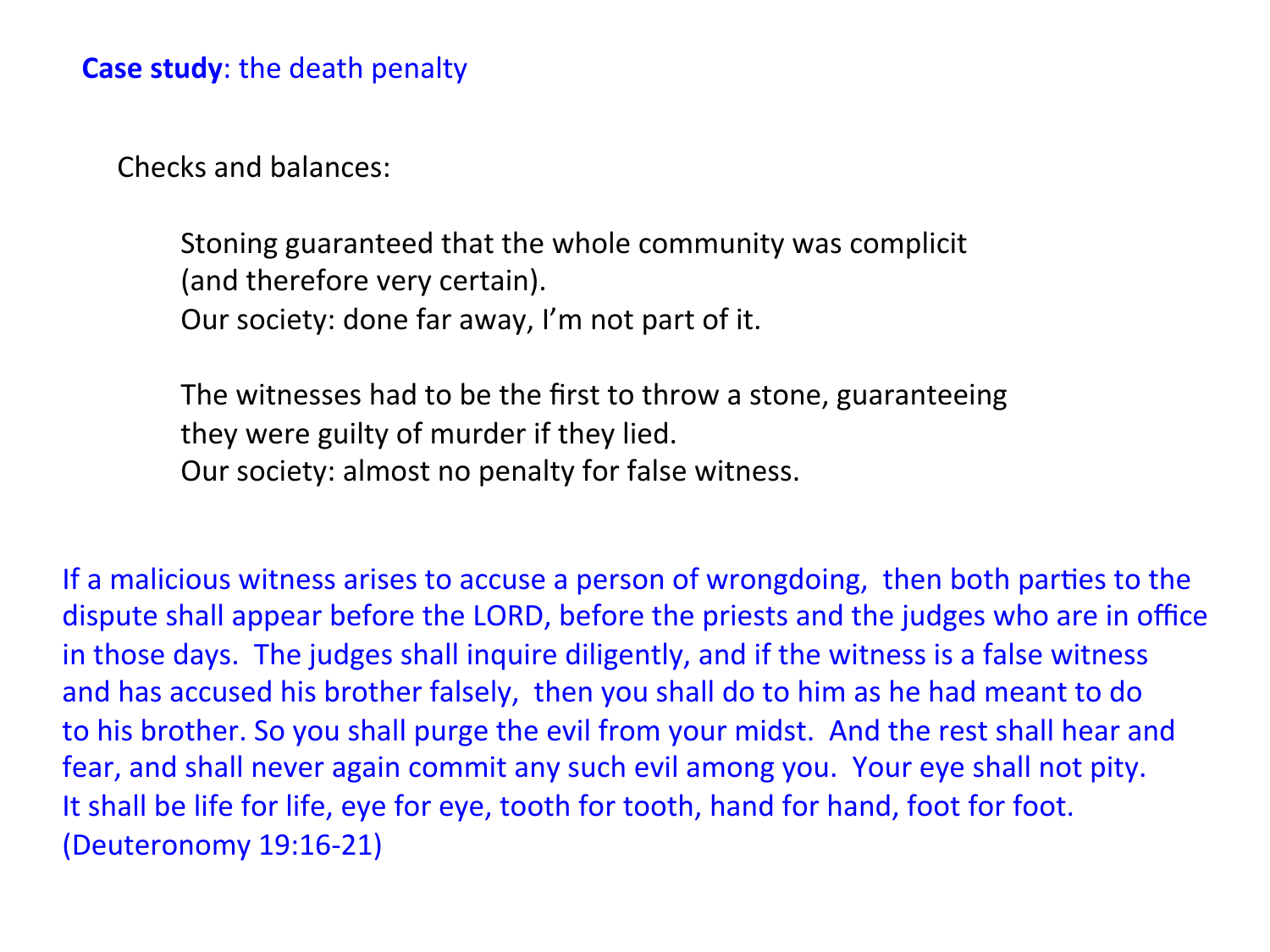# The Law and the Sermon on the Mount: motion from lesser demand to greater

| Pharisees ("you have heard it said")                                                                  | Jesus ("but I say to you")                                                            |
|-------------------------------------------------------------------------------------------------------|---------------------------------------------------------------------------------------|
| 1. Do not murder.                                                                                     | Hate, anger, and insults are a type of<br>murder.                                     |
| 2. Do not commit adultery.                                                                            | Lustful behavior is a type of adultery.                                               |
| 3. If you divorce, make it official.                                                                  | Divorce without valid grounds is a<br>type of adultery.                               |
| 4. Keep your legal oaths.                                                                             | Breaking your word at any time is a<br>type of false witness.                         |
| 5. Lawcourts may assess maximum<br>penalty of an eye for an eye.                                      | Don't take everything to court- be<br>willing to be wronged for the sake of<br>peace. |
| 6. Love your neighbor.<br>("hate your enemy" is not in the OT,<br>but presumably taught by Pharisees) | Love your enemies. (later: good<br>Samaritan in response to "who is<br>my neighbor?") |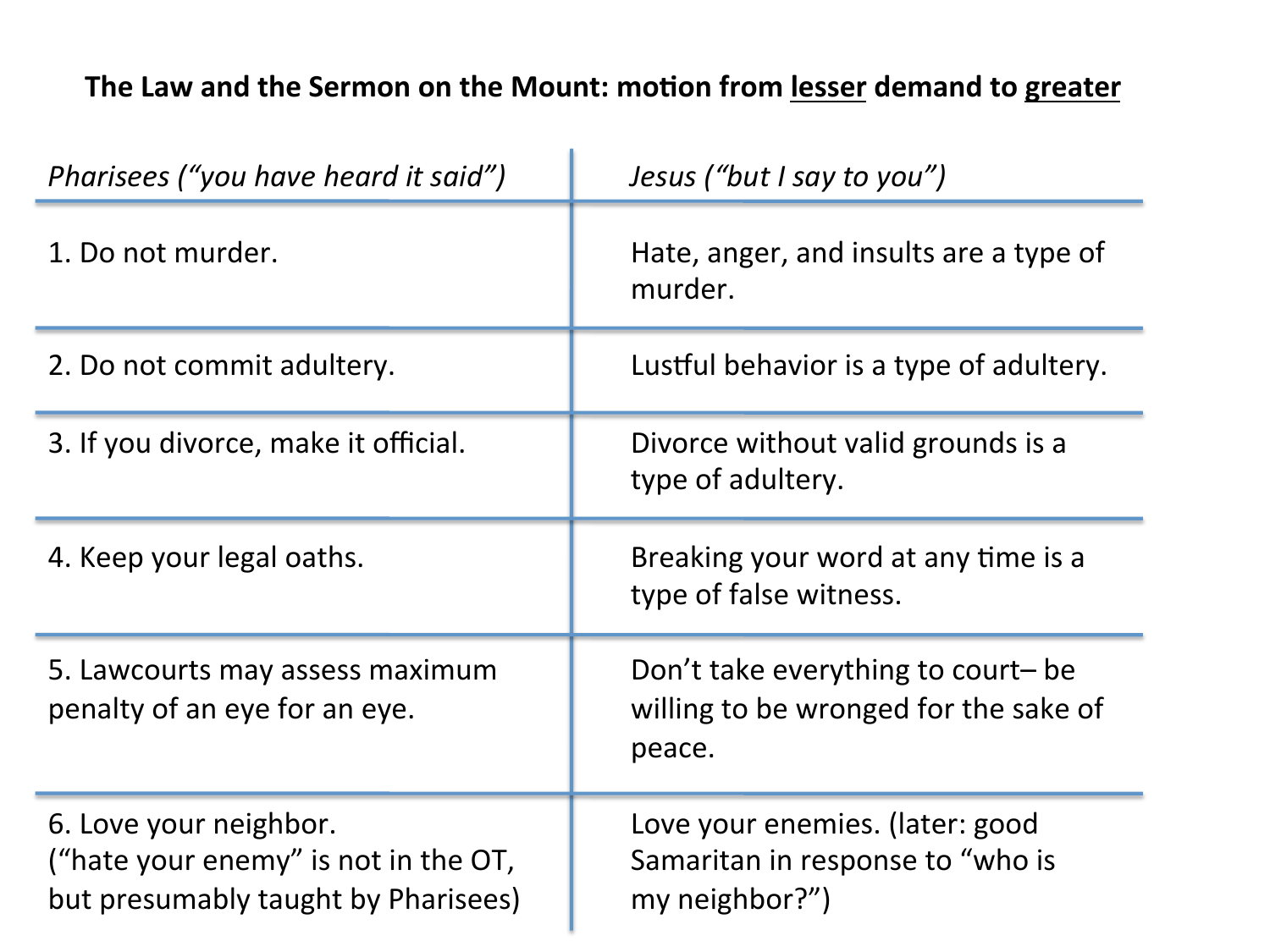#### **The Law and Galatians**

Issue for Paul is "how are we justified?"

"We know that a person is not justified by works of the law but through faith in Jesus Christ, so we also have believed in Christ Jesus, in order to be justified by faith in Christ and not by works of the law, because by works of the law no one will be justified." (Galatians  $2:16$ )

Obeying the laws of Moses does not justify us. They have the three "uses" given before. Paul quotes the OT to prove that salvation is by grace through faith: Abraham, Habbakuk 

"For all who rely on works of the law are under a curse; for it is written, 'Cursed be everyone who does not abide by all things written in the Book of the Law, and do them.' Now it is evident that no one is justified before God by the law, for 'The righteous shall live by faith.'" (Galatians 3:10-11)

Paul says "the law is not of faith" (3:12) not meaning that faith was unknown to Moses (who gave us the story of Abraham), but that lawkeeping is not the same as faith.